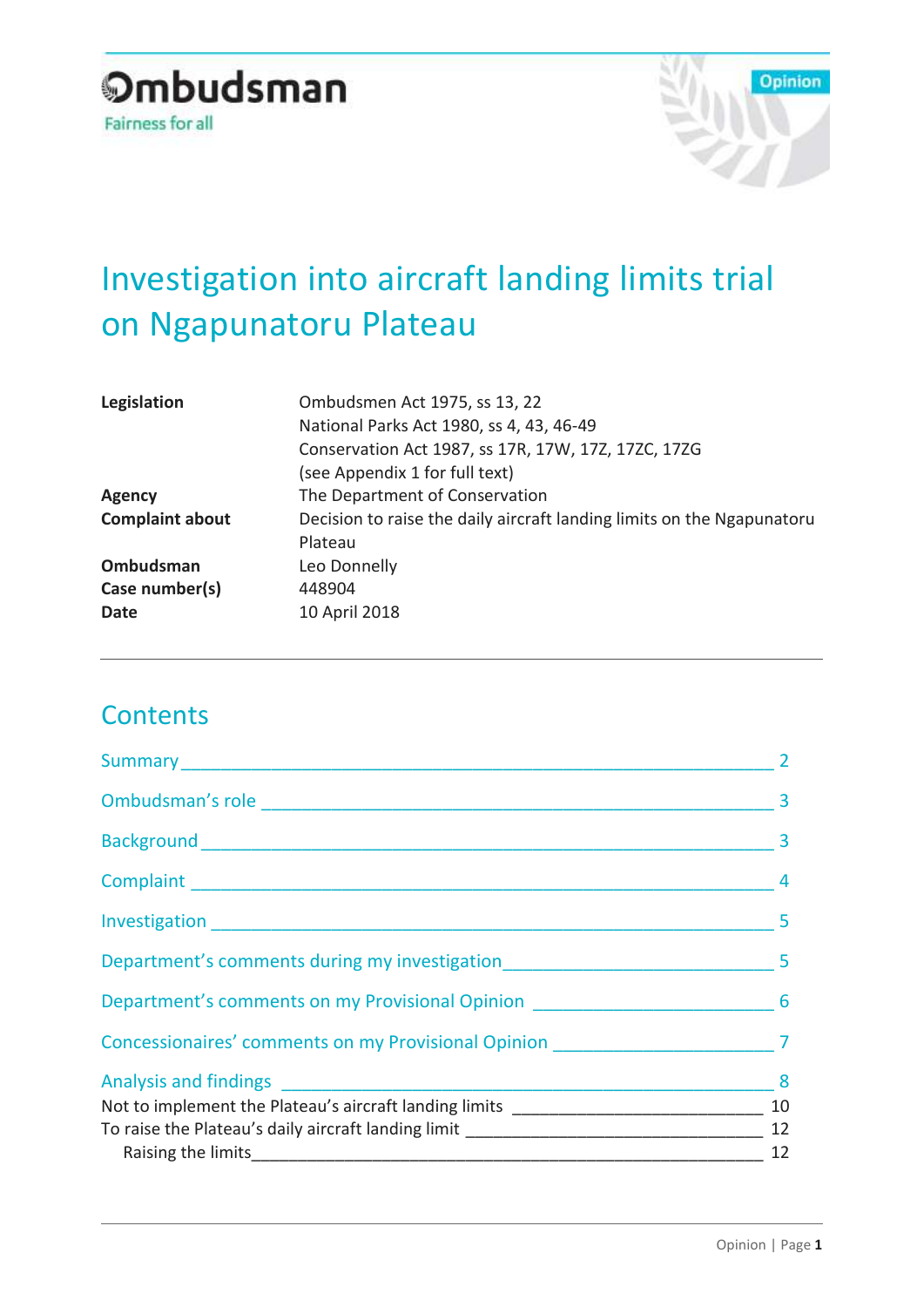|                                                                                            | 14 |
|--------------------------------------------------------------------------------------------|----|
|                                                                                            | 15 |
|                                                                                            | 16 |
|                                                                                            | 17 |
|                                                                                            | 18 |
|                                                                                            | 18 |
| Appendix 1. Relevant statutory provisions <b>Appendix 1. Relevant statutory provisions</b> | 21 |
|                                                                                            | 21 |
|                                                                                            | 22 |
|                                                                                            | 23 |
| Appendix 2. Concessions for the Ngapunatoru Plateau                                        | 25 |

# <span id="page-1-0"></span>Summary

 $\overline{a}$ 

The Ngapunatoru Plateau is an identified aircraft landing site on a glacier in the Darran Remote Setting in the Fiordland National Park. $1$  There is a strong tourist demand for scenic aircraft landings at glacier sites, and this demand has been accentuated in recent years due to record tourism growth. The Fiordland National Park Management Plan (the Plan) prescribes limits to the number of aircraft landings that can occur at the Ngapunatoru Plateau on a daily and annual basis. An aircraft cannot land within the Park unless it has been issued with a concession (permission) for that purpose.

To address the growing tourist demand for scenic aircraft landings, in February 2016 the Department of Conservation decided to 'trial' raising the daily aircraft landing limits on the Ngapunatoru Plateau. On 8 March 2017, Federated Mountain Clubs made a complaint to me about the Department's decision.

Based on the information before me, I have formed the opinion that the Department's decision was unreasonable, and aspects of this decision appear to have been contrary to law.

In my opinion, the Department has a statutory responsibility to administer the Fiordland National Park in accordance with its management plan. This means implementing, managing and adhering to the aircraft landing limits for the Ngapunatoru Plateau as set out in that Plan.

The Department is also required to ensure all relevant statutory provisions are followed when changes to the content of a management plan are sought.

I recommend that the Department: cancel its decision to raise the daily aircraft landing limits on the Ngapunatoru Plateau; take steps to ensure the existing concessions become consistent with the management plan's aircraft landing limits for the Ngapunatoru Plateau; and formulate

 $1$  Also known as the Ngapunatoru Ice Plateau, and the Mt Tutoko Glacier.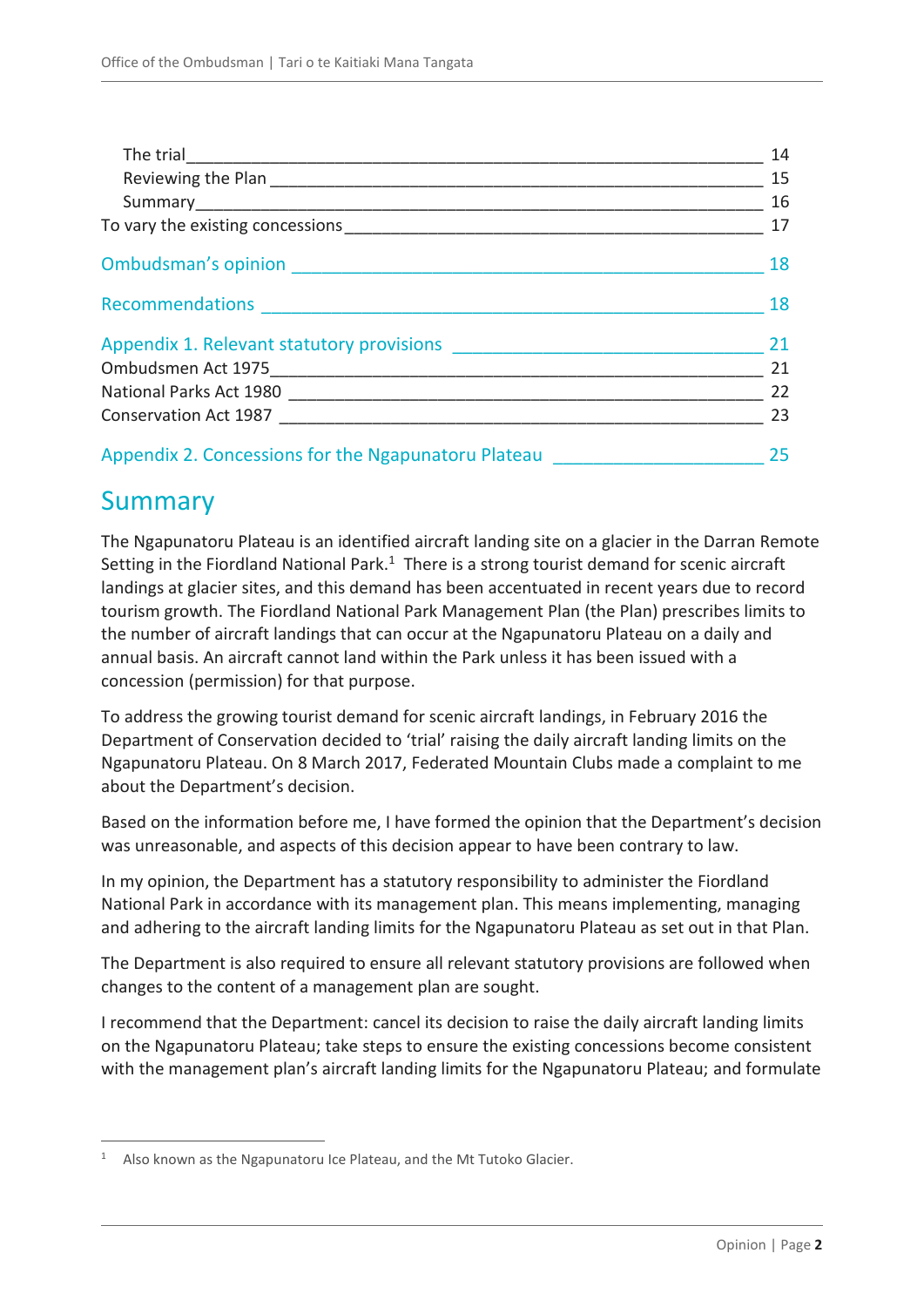a strategy for the allocation of limited aircraft landing opportunities at the Ngapunatoru Plateau.

# <span id="page-2-0"></span>Ombudsman's role

- 1. Under section 13(1) of the Ombudsmen Act 1975 (OA), I have the authority to investigate the administrative acts, decisions, omissions and recommendations of the Department.
- 2. My role is to consider the administrative conduct of the Department, and to form an independent opinion on whether that conduct was fair and reasonable (sections 22(1) and 22(2) of the OA refer).
- 3. My investigation is not an appeal process. I would not generally substitute my judgment for that of the decision maker. Rather, I consider the substance of the act or decision and the procedure followed by the Department, and then form an opinion as to whether the act or decision was properly arrived at and was one that the Department could reasonably make.

# <span id="page-2-1"></span>Background

- 4. Parliament enacted the National Parks Act 1980 to preserve New Zealand's national parks in perpetuity, for their intrinsic worth and for the benefit of and use by the public. The legislation makes it clear that our national parks are areas that contain scenery of such distinctive quality, ecological systems, or natural features so beautiful, unique or scientifically important that their preservation is in the national interest.<sup>2</sup> To that end, each national park has a 10-year management plan, which is the primary document used in making management decisions for that park.
- 5. The Fiordland National Park Management Plan came into effect on 21 June 2007, and is due for renewal this year. Amongst its various provisions, the Plan seeks to manage aircraft access in a way that facilitates public use and enjoyment of the Park but does not have unacceptable adverse effects on its natural values or visitors.
- 6. The Plan sets clear limits to the number, and frequency, of aircraft landings that can occur within the Park, and at particular sites within it. One such site where the Plan prescribes both daily and annual limits for aircraft landings is the Ngapunatoru Plateau. This is an identified aircraft landing site on a glacier, located within the Darran Remote Setting. An aircraft cannot land within the Park unless a concession for that purpose has been obtained from the Minister of Conservation.<sup>3</sup>

<sup>2</sup> Section 4(1) of the National Parks Act 1980.

<sup>3</sup> Section 17ZF of the Conservation Act 1987. A concession is a permission to use Crown-owned public conservation land for any 'activity'.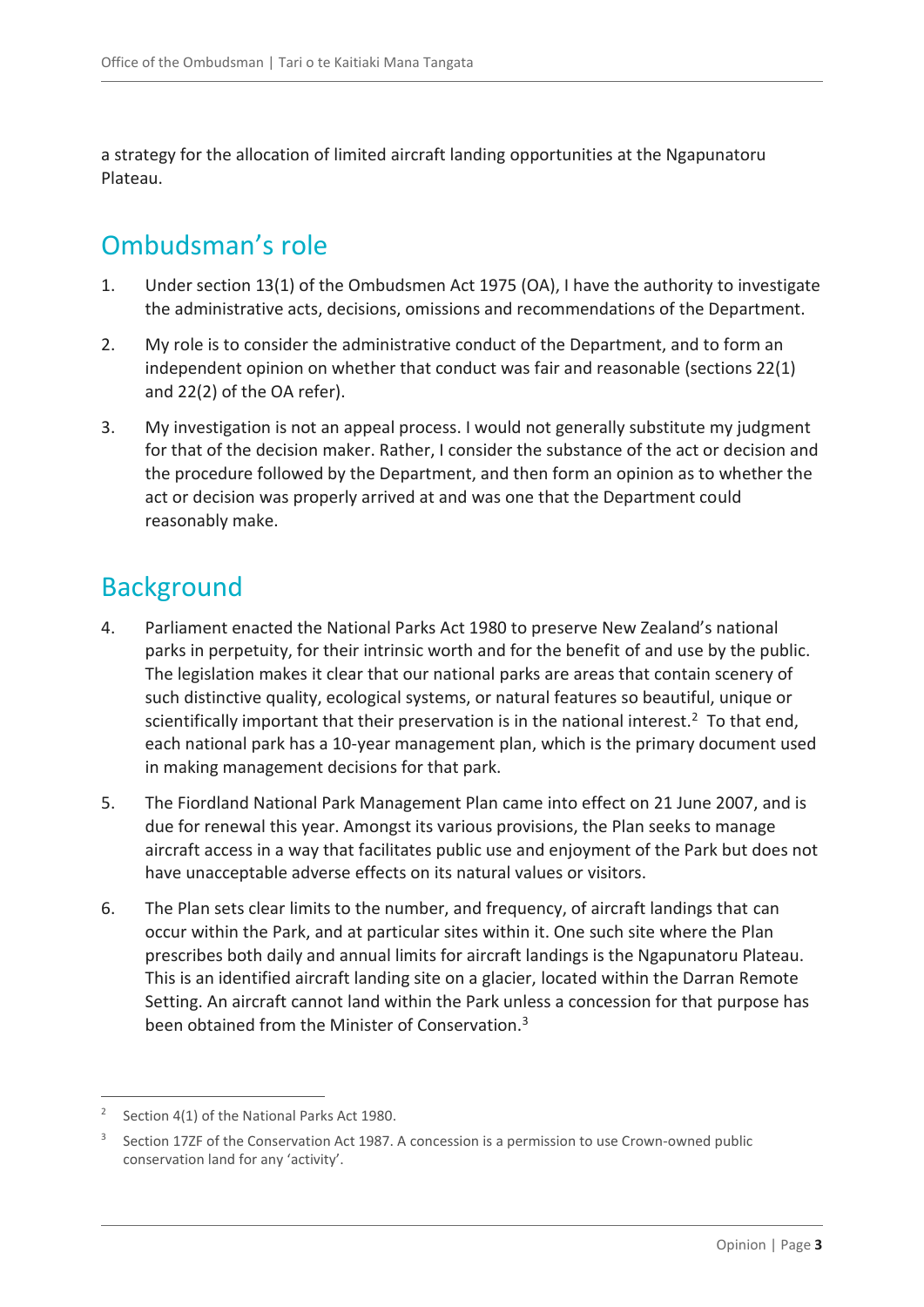- 7. There is a strong tourist demand for scenic glacier landings within the Fiordland National Park. According to the Department, this demand has been accentuated in recent years due to record tourism growth. This has meant that the existing opportunities for scenic glacier landings did not meet the growing tourist demand.
- 8. Consequently, in October 2015, the Department met with representatives from the aviation tourism industry to identify potential solutions to address the growing tourist demand. The suggestions put forward included the removal of or increase to the daily aircraft landing limits prescribed in the Plan.
- 9. In November 2015, the Department held an internal workshop to consider solutions to this issue. In respect of the Ngapunatoru Plateau, the Department proposed to 'trial' raising the daily aircraft landing limits. The trial would permit the existing concessionaires to increase their daily landings, and for one operator to increase their annual landings.
- 10. Following the workshop, the Department provided Federated Mountain Clubs (FMC) with an opportunity to comment on the proposed increase to the daily aircraft landing limits on the Ngapunatoru Plateau. FMC objected to the Department's proposal, and in particular expressed concern about the impacts of over-flight noise in remote areas, and on pedestrian visitors to those areas.
- 11. The Department acknowledged these concerns, but on 25 February 2016 communicated its decision to implement the proposed changes. FMC subsequently complained to the Department's Director-General. On 17 June 2016, the Department reaffirmed its decision to raise the daily aircraft landing limits on the Ngapunatoru Plateau.
- 12. The Department's decision is fully explained in a report to the Deputy Director-General Operations, entitled '*Options paper for addressing the Aircraft Industry demands for additional Glacier and Snow landings 2015/2016 season and beyond*' (the DDG Operations Report). In my view, the Department's decision comprised three discrete elements:
	- a. Not to implement the Plan's aircraft landing limits for the Ngapunatoru Plateau.
	- b. To raise the Plan's daily aircraft landing limits for the Ngapunatoru Plateau as a 'trial'.
	- c. To incorporate the increased aircraft landing limits for the Ngapunatoru Plateau, in existing concessions, by way of a 'variation.'

# <span id="page-3-0"></span>**Complaint**

13. The complaint is that the Department's decision of 25 February 2016, to raise the daily aircraft landing limits on the Ngapunatoru Plateau, was unreasonable and contrary to law.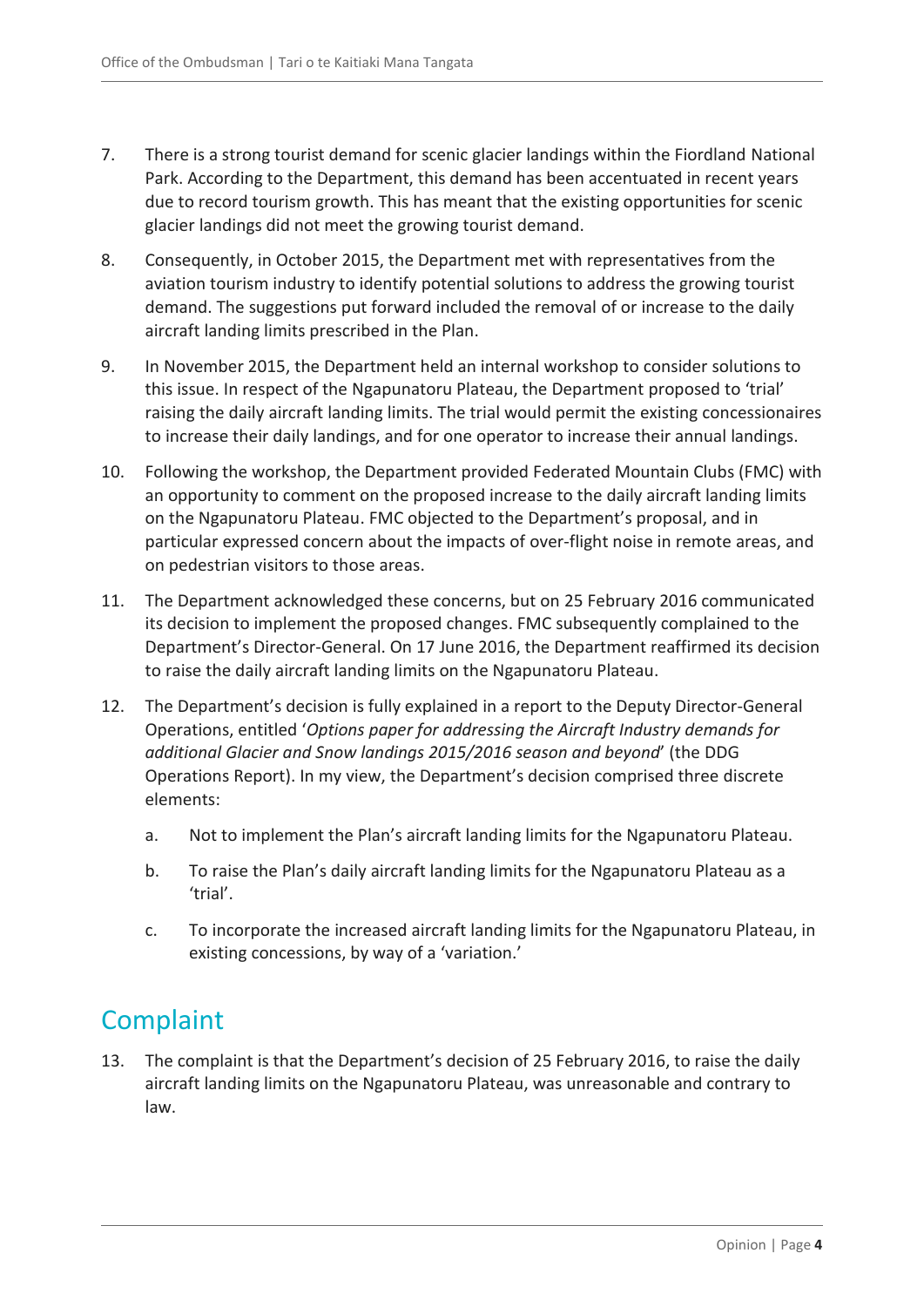- 14. FMC is concerned that the value of the Plan is undermined when its content is altered without wider public consultation. National Park Management Plans have been developed through public consultation, and incorporate compromises made between various stakeholder groups. FMC argues that these management plans represent a negotiated settlement.
- 15. FMC is concerned that the Department has misused certain provisions of the Plan in classifying its decision as a 'trial.'
- 16. FMC seeks a recommendation reinforcing the Department's duty to apply the plain meaning of conservation law, including giving effect to National Park Management Plans.

### <span id="page-4-0"></span>Investigation

- 17. On 4 August 2017, I notified the Department of my investigation. I requested a copy of the relevant papers and a report addressing the concerns that had been raised. The Department provided the requested material on 28 September 2017.
- 18. After taking into consideration the information provided by both the Department and the complainant, I formed my Provisional Opinion. This was conveyed to the Department on 23 January 2018. I invited the Department to make any further comments it wished me to consider before I decided whether to confirm my Provisional Opinion as final. As part of its response, I asked the Department to consult with the concessionaires, and to provide me with a copy of their comments.
- 19. On 19 February 2018, I agreed to the Department's request to extend the deadline for providing its comments, as it required further time to complete its consultations with the concessionaires.
- 20. On 1 March 2018, I met with the Department to discuss my Provisional Opinion and proposed recommendations. On 8 March 2018, the Department provided its written response to my Provisional Opinion, and a copy of the written comments from the concessionaires. After taking into consideration all of the information provided, I formed my Final Opinion.

# <span id="page-4-1"></span>Department's comments during my investigation

- 21. The Department explained that over the last 10 years, its various decision makers agreed not to implement the Plan's aircraft landing limits for the Ngapunatoru Plateau until it designed a way to manage the allocation of its limited aircraft landing opportunities.
- 22. The Department decided not to implement a process to allocate the limited aircraft landing opportunities for the Ngapunatoru Plateau, as it anticipated there would be significant difficulties in designing a fair and reasonable process that would not be at risk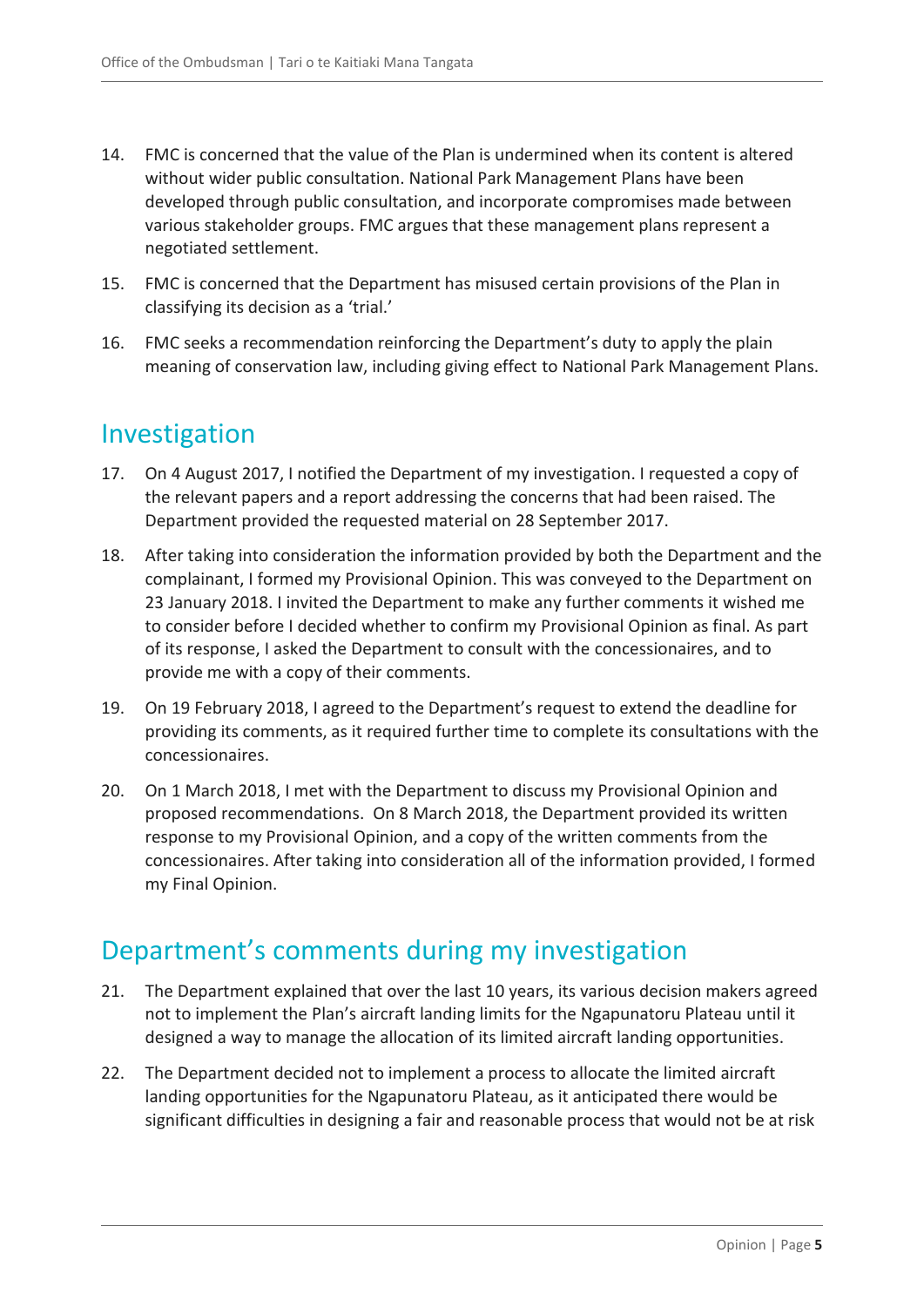of challenge. It had originally expected to allocate these limited aircraft landing opportunities through a booking system, but this was never developed.

- 23. The Department explained that it was aware that the Plan's aircraft landing limits for the Ngapunatoru Plateau were being exceeded, but elected not to enforce these as there was no evidence of any significant adverse effects on other users of the Park.
- 24. The Department commented that the Plan's aircraft landing limits were based on activity returns dating back to the early 2000s, well before the current growth in tourism was anticipated. The Plan's aircraft landing limits were not effects based, but simply reflected what had been occurring.
- 25. By raising the Plan's daily aircraft landing limits for the Ngapunatoru Plateau, the Department did not intend to exceed the Plan's overall annual limits for aircraft landings across the whole Fiordland National Park. Rather, it intended to change how these aircraft landing allocations were used.
- 26. After meeting with the aviation tourism industry, it agreed to take an integrated approach to the tourism growth, rather than requiring each concessionaire to undertake their own research. The Department considered that raising the Plan's daily aircraft landing limits for the Ngapunatoru Plateau, as an experiment to monitor the effects of the increased aircraft activity, was the most practical way of doing this.
- 27. The Department relied on Part 5.5.1, Implementation 23 of the Plan as the basis for the 'trial'. All concessions were permitted to land a maximum of 10 times per day, with one concessionaire granted an additional 2000 landings per annum.
- 28. The Department did consider formally reviewing only the Plan's aircraft landing provisions (notwithstanding that a full review of the Plan was due in late 2017/early 2018), but rejected that approach as the management of aircraft was considered to be integral to the overall framework of the Plan.
- 29. Consequently, the Department made a variation to each concession to increase the daily landing limits on the Ngapunatoru Plateau. The variations were made pursuant to section 17ZC(1)(a) of the Conservation Act 1987. The variations were considered to be of a minor or technical nature as the increased aircraft landings were authorised for a limited period of two years, at one location, to understand the effects of increased aircraft activity.

# <span id="page-5-0"></span>Department's comments on my Provisional Opinion

- 30. The Department did not have any comment to make on my analysis and findings. The Department accepted that, despite its best intentions, its decision to trial an increase in the number of aircraft landings at the Ngapunatoru Plateau was ill advised.
- 31. In response to my proposed recommendation that the Department cancel the trial to increase the daily aircraft landings on the Ngapunatoru Plateau, the Department advised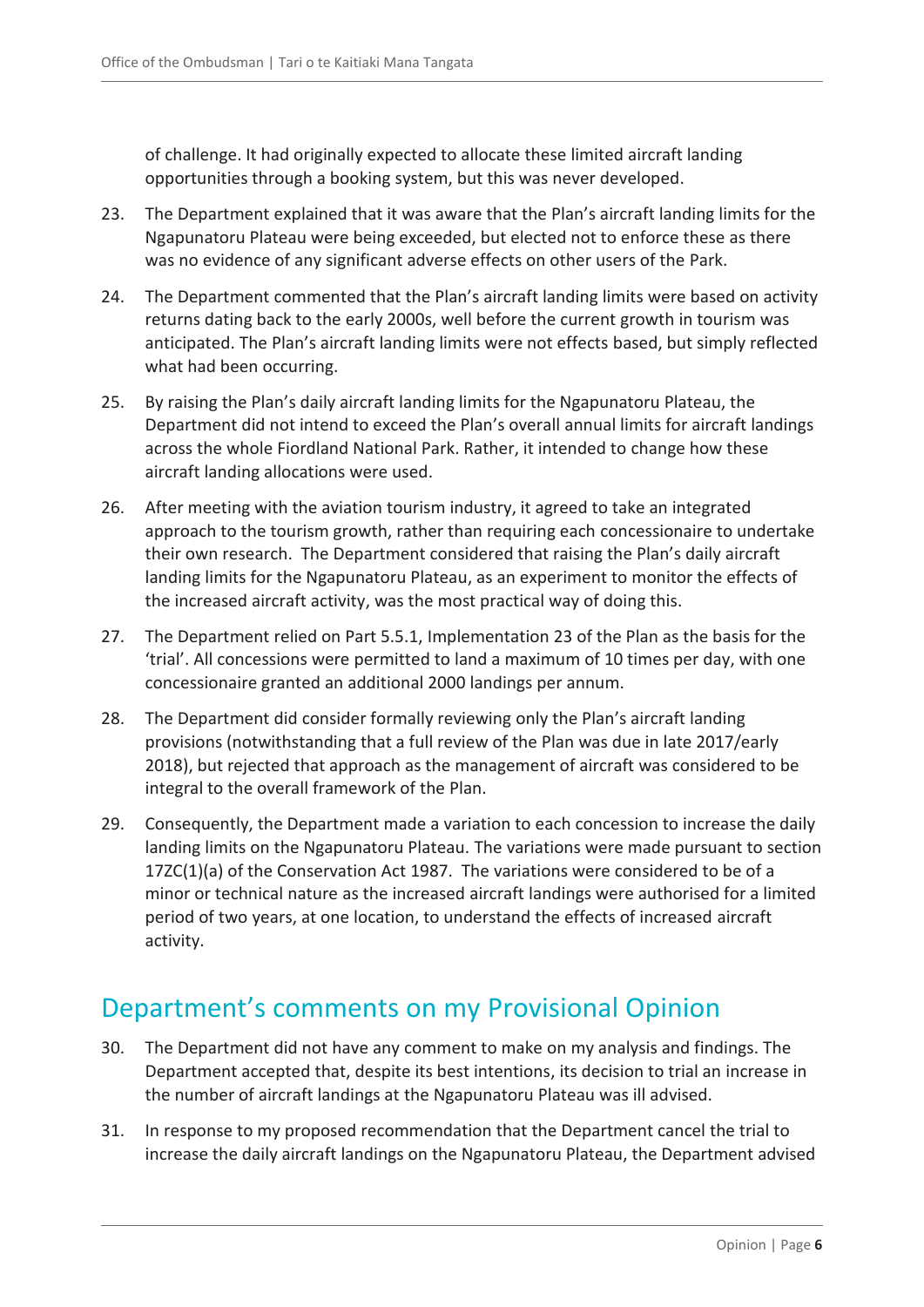that it could implement this recommendation within 20 working days of the date of my finalised opinion.

- 32. Regarding my proposed recommendation that the Department take appropriate action to ensure that the existing concessions are made consistent with the Plan's aircraft landing limits as soon as reasonably practicable, the Department advised that its strong preference would be to return to the status quo in operation before the trial commenced. The Department explained that enforcing the Plan's aircraft landing limits for the Ngapunatoru Plateau will result in a substantial drop in business for the concessionaires.
- 33. The Department commented that if I proceeded with this recommendation, it would advise the concessionaires that it would undertake a landing allocation process for the limited aircraft landing opportunities on the Ngapunatoru Plateau; and it would advise me of this action within 20 working days of the date of my finalised opinion.
- 34. Concerning my proposed recommendation that the Department formulate a detailed strategy for the allocation of limited aircraft landing opportunities on the Ngapunatoru Plateau, it advised that it would be able to complete a detailed allocation strategy within 60 working days of the date of my finalised opinion. Implementation of the allocation process could take six months or longer. The Department offered to provide me with monthly updates on progress.
- 35. In response to my proposed recommendation that the Department commence a formal review of the Plan's aircraft landing limits to address the impact of tourism growth, the Department advised that a partial review of the Plan could take from nine to twelve months to complete (and would need the support of the Conservation Board and Ngāi Tahu). The Department's preference is to run a full review of the Plan, which will take two to three years to complete.
- 36. The Department noted that monitoring and compliance will be critical to successfully implementing my proposed recommendations.

# <span id="page-6-0"></span>Concessionaires' comments on my Provisional Opinion

 $\overline{a}$ 

37. The Department met with all nine concessionaires that are permitted to land at the Ngapunatoru Plateau, provided them with a copy of my proposed recommendations, and asked for their feedback in writing.<sup>4</sup> At that meeting, the Department also informed the concessionaires that I might publish my finalised opinion. The Department has informed me that the concessionaires expected that my finalised opinion would be published.

<sup>4</sup> Following the meeting, the Department reminded all concessionaires by email to respond. Written comments were received from: Milford Helicopters Limited, The Alpine Group, The Helicopter Line Limited, Over the Top Helicopters Limited, Southern Lakes Helicopters Limited (whose comments cover South West Helicopters Limited), Heliworks Queenstown Helicopters Limited, and Helicopters Queenstown Limited. Comment was not received from Fiordland Helicopters.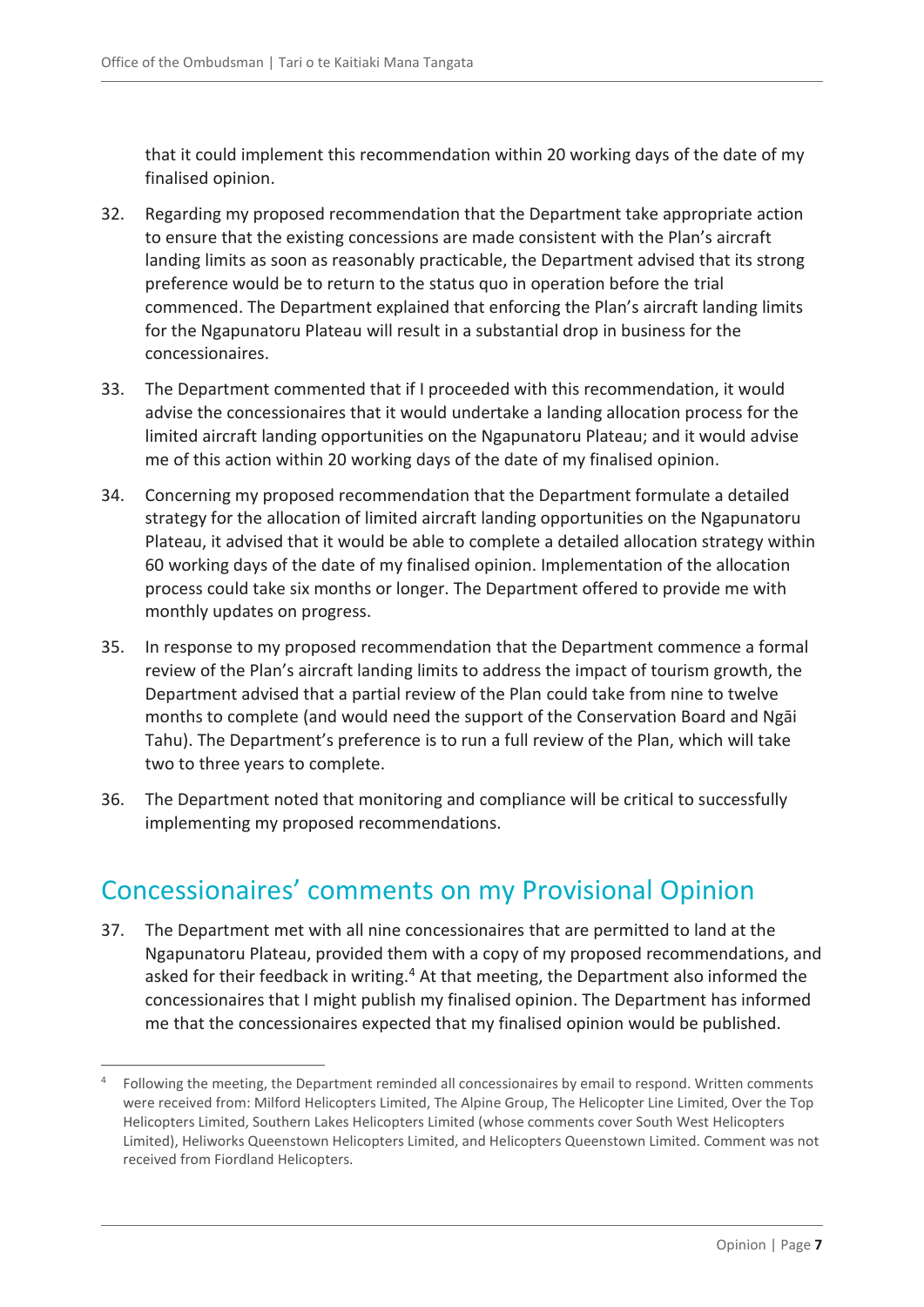- 38. I have reviewed and considered each of the written submissions in full. It is appropriate to summarise the key points of these comments.
- 39. Two concessionaires accepted the findings outlined in my Provisional Opinion. All of the concessionaires are concerned that ending the trial will have a significant adverse impact on their businesses activities and relationships.
- 40. Three concessionaires acknowledged that aircraft activity can cause adverse social impacts. However, they noted that these effects can be mitigated through improved technology and certain aircraft practices. All of the concessionaires commented that the trial is gathering important data that can be used to set informed aircraft landing limits in the next management plan. They would like the trial to continue until a review of the Plan is completed.
- 41. Four concessionaires requested that I recommend that a clause be included in the Plan that permits aircraft landing limits to be tested and adjusted. Three concessionaires requested that if I recommend that the trial be cancelled, I recommend that a partial review of the Plan's aircraft landing limits be undertaken.
- 42. One concessionaire suggested a meeting to discuss the issues. In light of the comprehensive comments I have received from the Department and the concessionaires, I do not consider that a further meeting is required.

# <span id="page-7-0"></span>Analysis and findings

- 43. The Department's decision to raise the daily aircraft landing limits on the Ngapunatoru Plateau comprises three elements, which are set out below under the headings: not to implement the Plateau's aircraft landing limits; to raise the Plateau's daily aircraft landing limit; and to vary the existing concessions.
- 44. By way of context, I first need to explain why the Plan prescribes limits to the number of daily and annual aircraft landings that can occur at the Ngapunatoru Plateau.
- 45. The Ngapunatoru Plateau is an aircraft landing site on a glacier in the Darran Remote Setting in the Fiordland National Park. The Plan explains that the majority of Fiordland National Park is managed to maintain and protect its remote recreation experiences, as the large expansive remote experiences are what make Fiordland unique among other national parks in New Zealand.<sup>5</sup>
- 46. The Plan defines visitors to remote settings as *'Remoteness Seekers'* who are '*self-reliant trampers, hunters and mountaineers who want a true wilderness experience with very*

<sup>&</sup>lt;sup>5</sup> The Plan, at 124.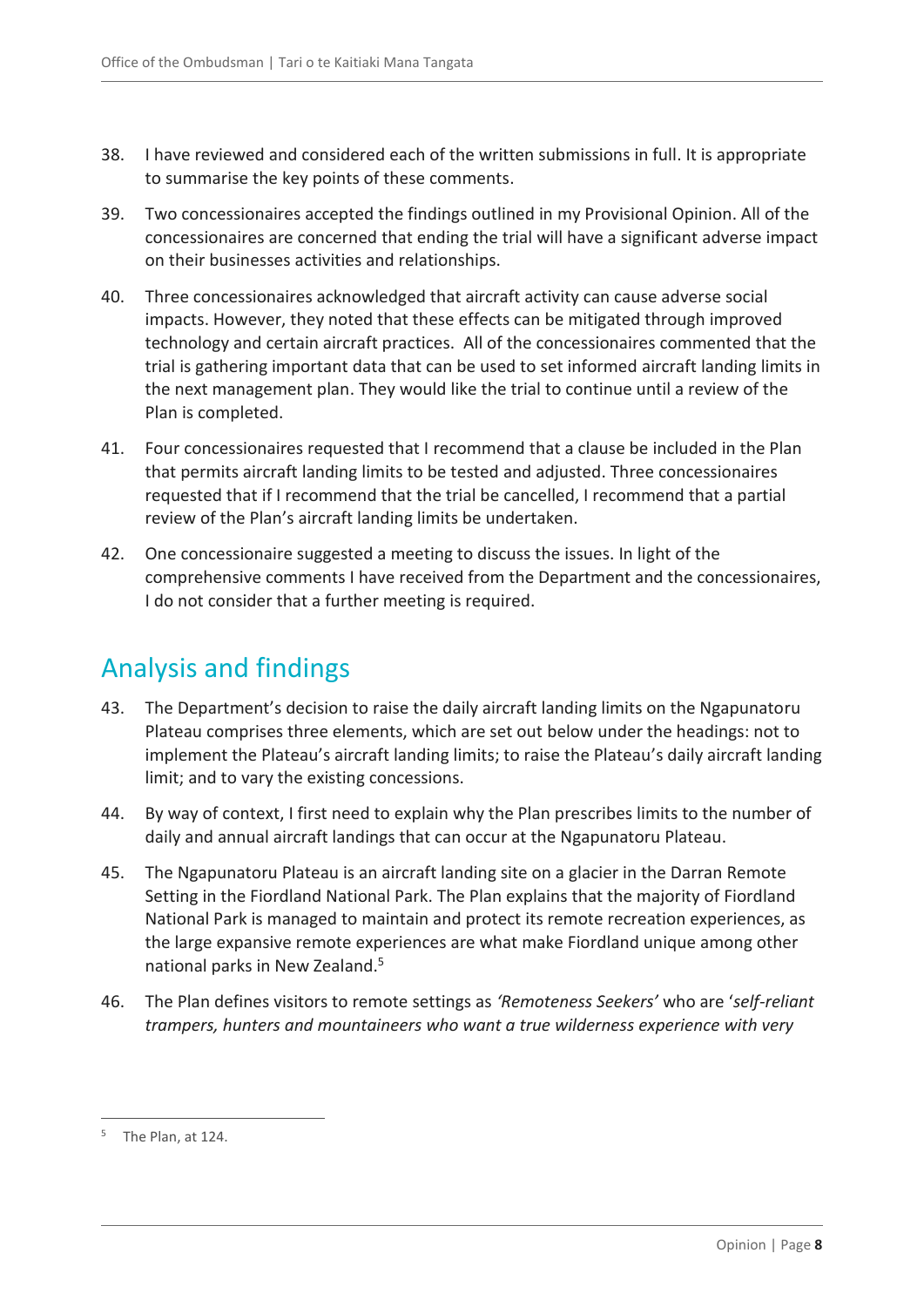*few interactions with other visitors, and no facilities.'<sup>6</sup>* Accordingly, the Plan states that the following key attributes of remote settings will be protected:<sup>7</sup>

- a. a predominance towards self-reliance;
- b. few encounters with other visitors (not more than one encounter with other visitor groups per day) and small group sizes;
- c. relatively free of recreation facilities;
- d. access is generally non-mechanised; and
- e. visitors expect to be away from sights and sounds of human influence.
- 47. In particular, the Plan emphasises that the Darran Remote Setting should be managed to protect its remote rock climbing and alpine climbing opportunities that are world renowned; and its quiet atmosphere and wilderness characteristics.<sup>8</sup> In order for visitor experiences to be maintained for this area, the Plan states that visitors should not experience more than a certain number of aircraft landings at any one site during a given time period.<sup>9</sup>
- 48. For this reason, all aircraft landings in remote areas are to be managed in accordance with the Tables in Part Five of the Plan. These Tables set limits to the number of aircraft landings that can occur at specific sites within the Park, and were set through a process of consultation when the Plan was originally being developed. They were based on aircraft activity data over a five-year period commencing in 1999; existing concession aircraft activity; and consultation to determine where potential growth or activities required higher levels of aircraft landings.<sup>10</sup>
- 49. Table Eight prescribes the following aircraft landing limits for the Ngapunatoru Plateau:
	- a. a combined total of up to 10 helicopter landings per day inclusive of all concessions;
	- b. available for up to five concessions; and
	- c. an annual maximum of 500 helicopter landings per year.
- 50. In summary, the Plan is clear that aircraft landings on the Ngapunatoru Plateau are limited to 10 per day, and 500 per annum (the Plateau's aircraft landing limits).
- 51. The Plan also prescribes that the total number of helicopter landings for all regular aircraft operators across the whole Fiordland National Park cannot exceed 5493 per annum (the Park's annual aircraft landing limit).

The Plan, at 112.

 $7$  The Plan, at 124.

<sup>8</sup> The Plan, at 125-126.

<sup>9</sup> The Plan, at 207.

 $10$  Ibid.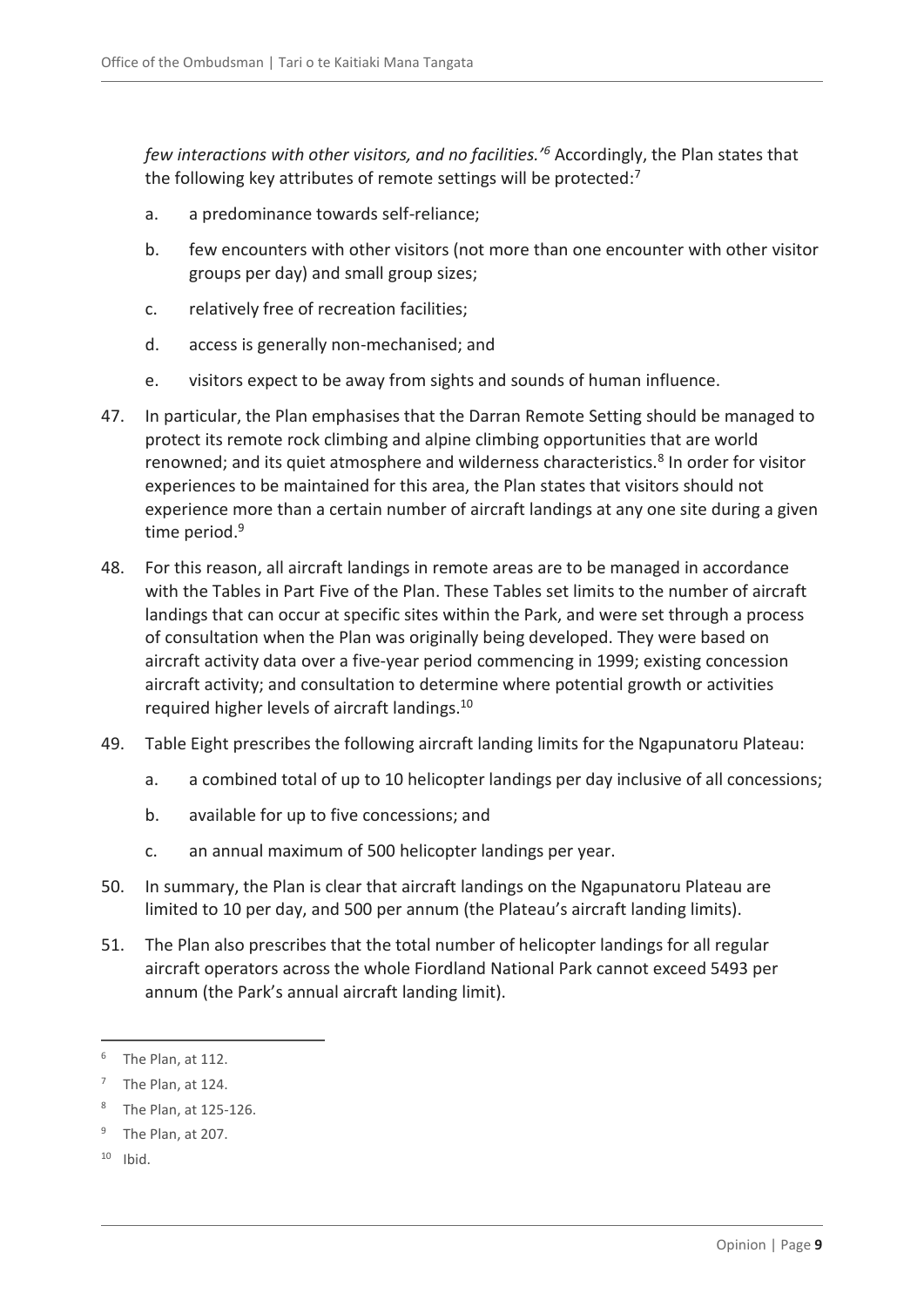52. I have set out the details of the relevant aircraft concessions for the Ngapunatoru Plateau in Appendix 2. The concessions stipulate for each aircraft operator: the number of aircraft landings they are permitted on the Ngapunatoru Plateau on a daily basis; and the total number of aircraft landings they are permitted, across the entire Fiordland National Park, on an annual basis.

### <span id="page-9-0"></span>**Not to implement the Plateau's aircraft landing limits**

- 53. In my opinion, the Department's decision not to implement the Plateau's aircraft landing limits appears to have been contrary to law.
- 54. The Department has explained that over the last 10 years, its various decision makers agreed not to implement the Plateau's aircraft landing limits, until a way to manage the allocation of those concessions was developed. I acknowledge that the Department considers that there would be significant difficulties in designing a fair process to allocate the limited aircraft landing opportunities for this site. However, that is not the issue in this complaint. Rather, the issue is that the Plan prescribed both daily and annual aircraft landing limits for the Ngapunatoru Plateau, and the Department decided not to apply those limits.
- 55. In the DDG Operations Report, the Department explained the most recent rationale for this decision:

*Concessionaires have asked the Department to lift the daily/weekly limits, to better meet the market demands for snow and glacier landings. To enable this, a decision should first be made that the limits in the [Plan] will not be applied. This decision could be made pursuant to s17ZG(2)(a) of the Conservation Act 1987.*

- 56. Further in the DDG Operations Report, it was recommended that *'under s17ZG(2)(a) of the Conservation Act 1987, the [Plan's] Aircraft Landing allocation process not be implemented.'* A landing allocation process is designed to manage applications for a concession, where there are a limited number of aircraft landing opportunities available for a particular site.
- 57. From my review of the DDG Operations Report, it is not entirely clear whether the Department relied on section 17ZG(2)(a) to not apply the Plateau's aircraft landing limits, or as a basis for not implementing a landing allocation process. Whatever the Department's intent may have been, in my opinion, the result is the same. Ultimately, the Department decided not to implement the Plateau's aircraft landing limits.
- 58. The National Parks Act, and Part 3B of the Conservation Act, are relevant to this decision.<sup>11</sup> Section 49(1) of the National Parks Act sets out the Minister of Conservation's

<sup>&</sup>lt;sup>11</sup> I note one concessionaire's comment that the Department's decision was consistent with sections 6(a) and 6(e) of the Conservation Act. However, this complaint concerns a 'national park' and not a 'conservation area', which are defined separately in the legislation. The governing legislation in this case is the National Parks Act.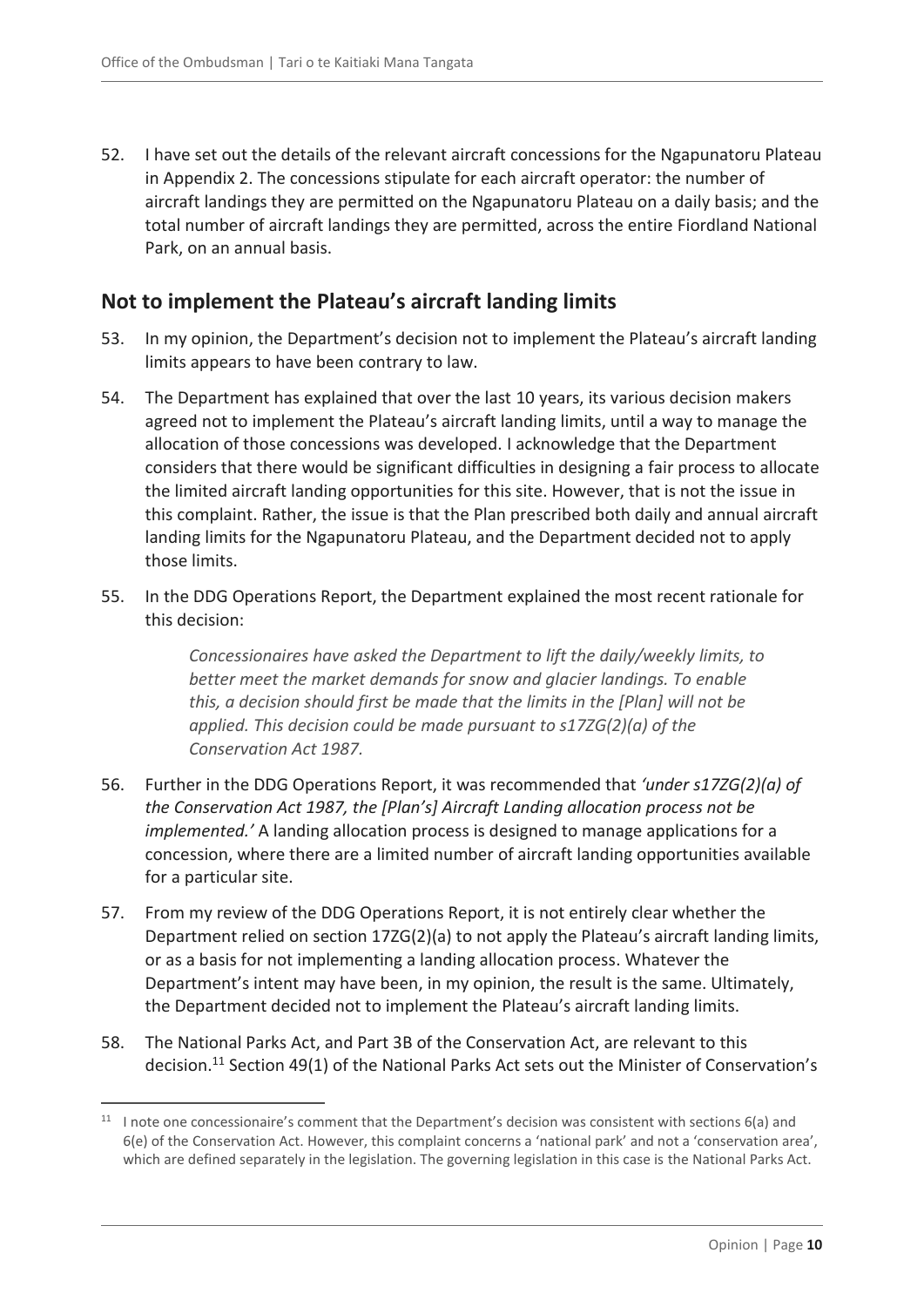power to grant a concession in respect of a national park, in accordance with Part 3B of the Conservation Act, which *'shall apply as if references in that Part to a conservation area were references to a park.'* The Department exercises the Minister's power under delegated authority.

- 59. Under Part 3B of the Conservation Act, section 17R provides that any person may apply to the Minister for a concession, unless the Minister has exercised a power under section 17ZG(2)(a), and the application would be inconsistent with that process.
- 60. Section 17ZG(2)(a) provides that the Minister may '*tender the right to make an application, invite applications, or carry out other actions that may encourage specific applications*.' This section allows the Minister to implement a tender process for applications for a concession, during which individual applications outside of that process might not be considered.<sup>12</sup>
- 61. In essence, section 17ZG(2)(a) provides the Department with an option to introduce a particular process for managing applications for concessions where there are limited aircraft landing opportunities available. The Department decided not to undertake such a process in this case. In my opinion, irrespective of whether this process is undertaken, section 17ZG(2)(a) does not authorise the Department to choose not to implement the Plateau's aircraft landing limits.
- 62. Moreover, by virtue of section 43 of the National Parks Act, the Department is positively required to administer the Fiordland National Park in accordance with its management plan, *'in such a manner as to secure to the public the fullest proper use and enjoyment of the parks consistent with the preservation of their natural and historic features and the protection and well-being of their native plants and animals.'* This means implementing, managing and adhering to the Plateau's aircraft landing limits.
- 63. From my review of the DDG Operations Report, it is clear that the Department did not see compliance in respect of concessions as priority work. The Department has also explained that it chose not to enforce the Plateau's aircraft landing limits as it was not aware of any evidence of significant adverse effects on other users of the park. In light of the Department's obligation set out in section 43 of the National Parks Act, I do not consider this was a choice it was authorised to make.
- 64. As a result of not implementing the Plateau's aircraft landing limits since the Plan came into force in 2007, the concessions issued under the previous management plan have been 'rolling on' beyond the term of their permit (which the Department refers to as the status quo in operation before the trial commenced). As such, the 'rolling on' concessions for the Ngapunatoru Plateau, have continued to exceed the Plateau's aircraft landing limits:

<sup>12</sup> See *Alpine Choppers Limited v Minister of Conservation* HC WN CIV 2007 425 437 [17 March 2008] at [59].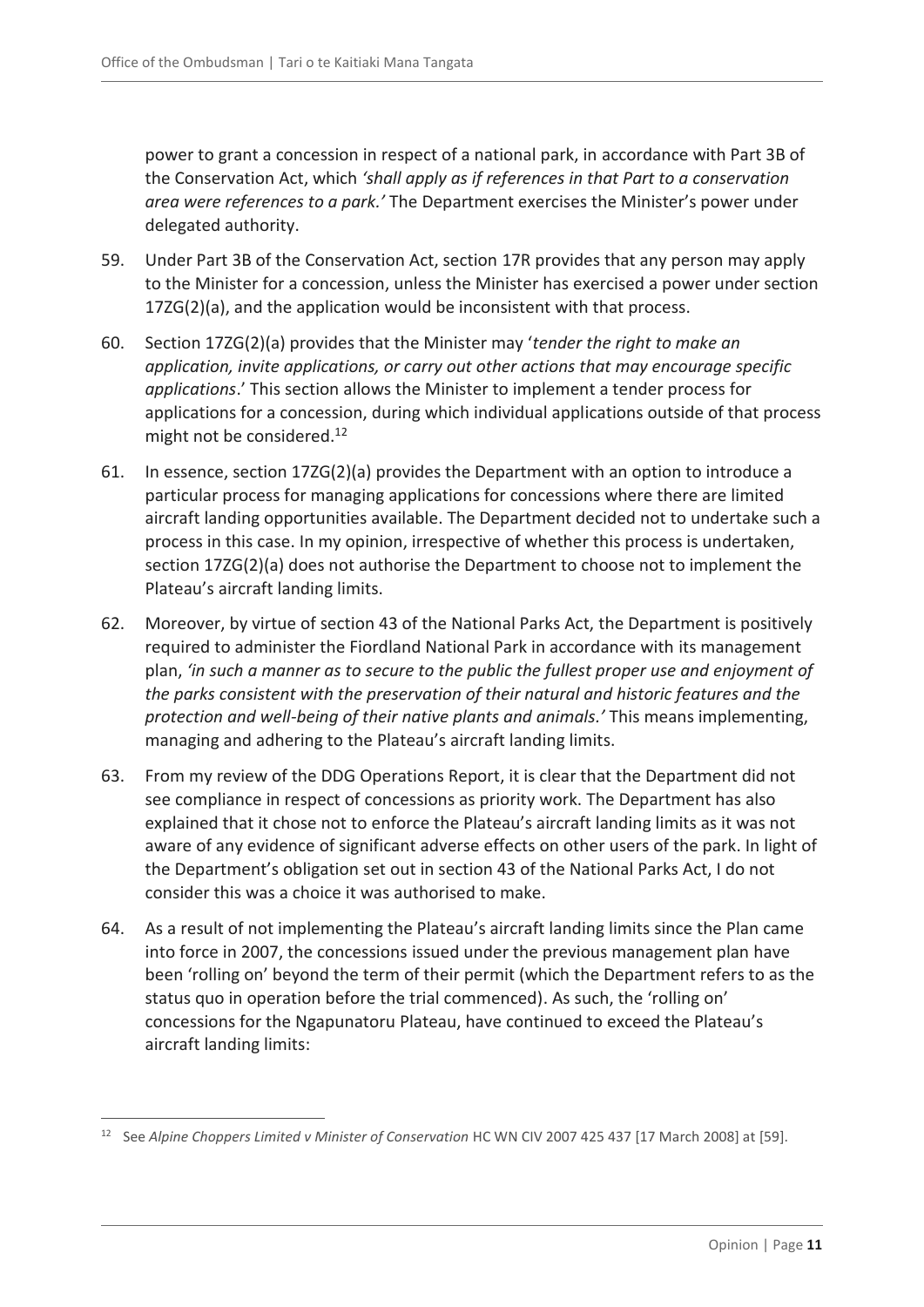- a. There are nine concessions that permit aircraft landings on the Ngapunatoru Plateau.<sup>13</sup> This is 80 percent above the Plan's limit.
- b. In total, the concessions permit 15 daily aircraft landings on the Ngapunatoru Plateau. This is 50 percent above the Plateau's daily aircraft landing limit.
- c. The concession for Milford Helicopters Limited permits 730 annual aircraft landings on the Ngapunatoru Plateau. This concession alone is 45 percent above the Plateau's annual aircraft landing limit.
- d. The concession for Fiordland Helicopters permits 'unlimited' aircraft landings at the Ngapunatoru Plateau. A permission for 'unlimited' aircraft landings is wholly inconsistent with the Plateau's aircraft landing limits.
- 65. In my opinion, by allowing this state of affairs to arise, the Department has failed to act in accordance with its statutory obligation set out under section 43 of the National Parks Act, to administer the Fiordland National Park in accordance with its management plan specifically, the part of the Plan that prescribes daily and annual limits for aircraft landings on the Ngapunatoru Plateau.
- 66. For completeness, I note that section 17Z(2) of the Conservation Act provides that the term of a permit may not exceed 10 years and shall not be renewable. There does not appear to be any basis in law that permits the Department to 'roll on' a concession in these circumstances. I recognise that section 17ZAA of the Conservation Act allows a concessionaire to continue to operate under an existing concession after it has expired, when they have applied for a new concession for the same activity, and meet certain other requirements. However, as new concessions have not been applied for, this section does not apply.
- 67. In my opinion, for the reasons given, the decision not to implement the Plateau's aircraft landing limits appears to have been contrary to law.

### <span id="page-11-0"></span>**To raise the Plateau's daily aircraft landing limit**

68. In my opinion, the Department's decision to raise the Plateau's daily aircraft landing limit as a 'trial' was unreasonable. I will explain my opinion under three sub headings: raising the limits; the trial; and reviewing the Plan.

### <span id="page-11-1"></span>Raising the limits

69. Section 4(2)(e) of the National Parks Act provides that:

*the public shall have freedom of entry and access to the parks, so that they may receive in full measure the inspiration, enjoyment, recreation, and other* 

 $\overline{a}$ <sup>13</sup> I note that when the Plan came into force in 2007, there were only eight concessions for aircraft landings at the Ngapunatoru Plateau. I also note that it is intended that the concession for South West Helicopters Limited will be assigned to Southern Lakes Helicopters Limited, thereby leaving eight concessions for this site.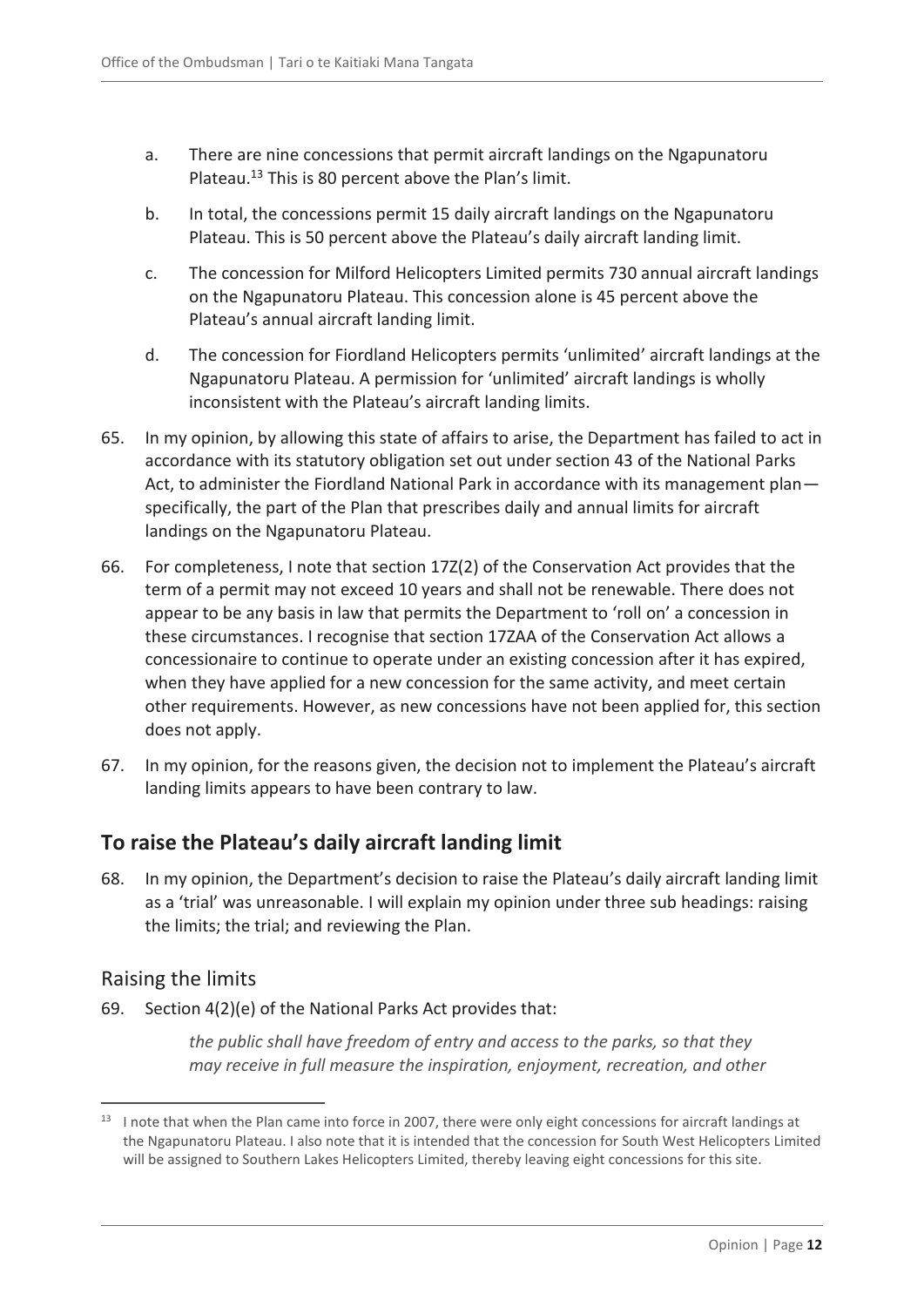*benefits that may be derived from mountains, forests, sounds, seacoasts, lakes, rivers, and other natural features.*

- 70. Commercial aircraft activity within national parks poses a recognised challenge to the public's right of entry to national parks, so that they may *'receive in full measure the inspiration, enjoyment, recreation, and other benefits that may be derived from mountains, forests, sounds, seacoasts, lakes, rivers, and other natural features.'*
- 71. In my opinion, the Plan recognises that this challenge is most acute in the context of remote settings like the Darran Remote Setting in which the Ngapunatoru Plateau is situated. Aircraft activity, with its noise and visual intrusion, detracts from the values associated with remote settings such as remoteness and natural quiet, and the relatively unmodified natural environment.<sup>14</sup> As I explained above, to protect remote settings, and the Remoteness Seeker's ability to draw inspiration and enjoyment from them, the Plan prescribes limits to the number of aircraft landings that can occur on the Ngapunatoru Plateau.
- 72. From the material I have reviewed, it appears that the Department was facing mounting pressure from the aviation tourism industry to offer an appropriate solution to the tourist demand for glacier landings. It is unclear whether this tourism growth was foreseen at the time of developing the Plan. The Plan itself explained that the aircraft landing limits were set with potential growth in mind.<sup>15</sup> The Plan also noted that Fiordland National Park had experienced a steady increase in visitor numbers and this was expected to continue.<sup>16</sup>
- 73. Whatever the case may be about the foreseeability of the extent of the tourist demand, the Department decided to raise the Plateau's daily aircraft landing limits as a 'trial'. The trial permitted each concessionaire to increase their aircraft landings to 10 landings per day on the Ngapunatoru Plateau. One concessionaire was permitted an additional 2000 aircraft landings per annum. The trial was to be run for two years, or until such a time as a new management plan became effective. This decision was made pursuant to section 5.5.1, Implementation 23, of the Plan.
- 74. The Department has explained that in implementing the trial, it did not intend to exceed the Park's annual aircraft landing limits, but rather how those landings occur within the Park. Frankly, I find it difficult to understand this rationale when the Plan clearly prescribes daily and annual aircraft landing limits for the Ngapunatoru Plateau.
- 75. I accept that the trial may not have increased the Park's annual aircraft landing limits. However, the trial does permit an increase to the daily and annual aircraft landings at the Ngapunatoru Plateau. Those permitted increases exceed the Plateau's aircraft landing limits. The Department was aware of this issue. In the minutes of its internal workshop,

<sup>14</sup> The Plan, at 125-126, and 201.

<sup>&</sup>lt;sup>15</sup> The Plan, at 207.

<sup>&</sup>lt;sup>16</sup> The Plan, at 97 and 103.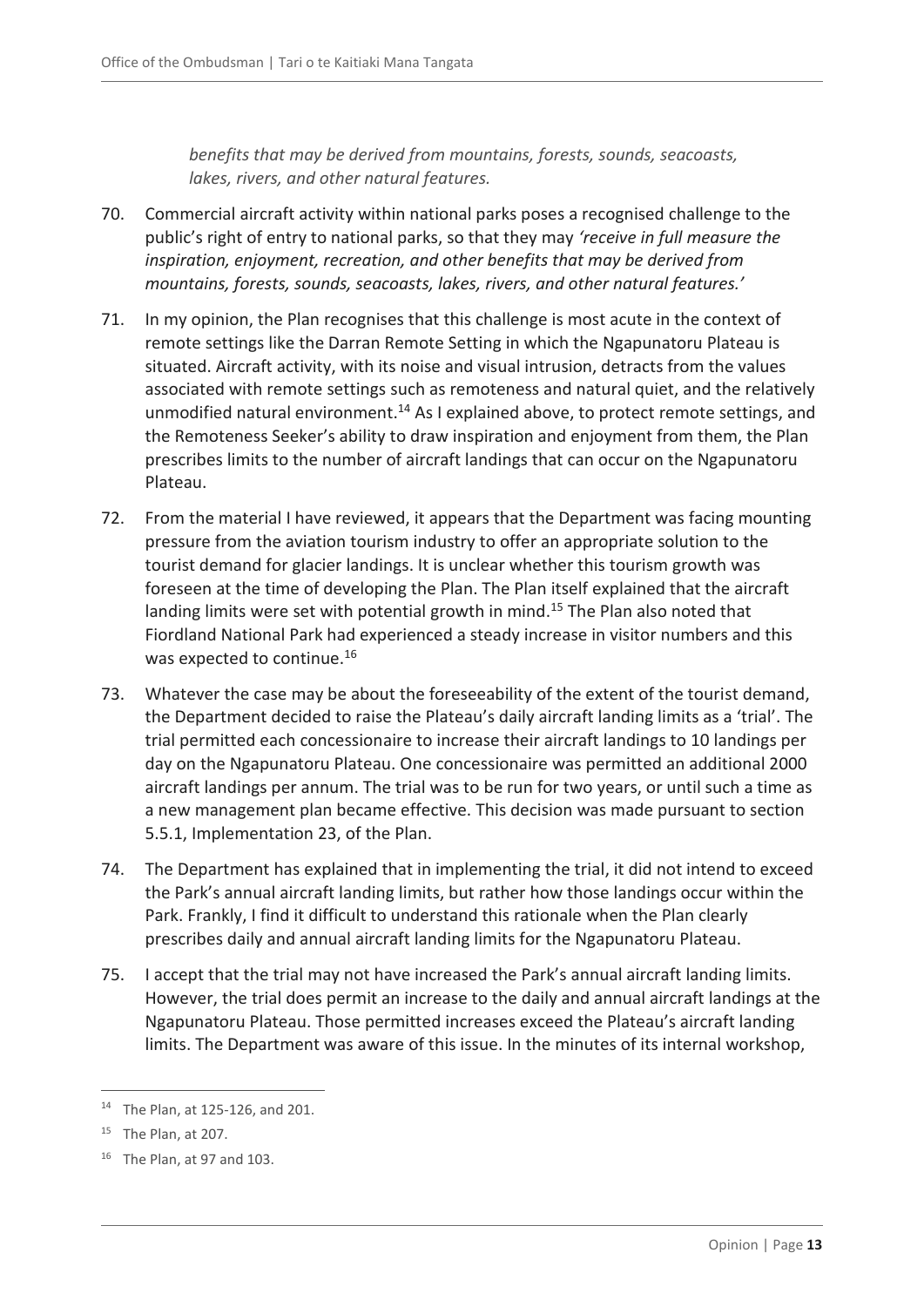held in November 2015, the Department recorded that by raising the Plateau's daily aircraft landing limits *'we are ignoring the intent of the Fiordland National Park Management Plan.'*

- 76. The trial allows each concessionaire to increase their aircraft landings to 10 landings per day on the Ngapunatoru Plateau. There are nine concessions for aircraft landings at this site, but two of these concessions were not included in the trial. Therefore, the trial permits 70 daily aircraft landings on the Ngapunatoru Plateau. This is 600 per cent above the Plateau's daily aircraft landing limit.
- 77. The trial also permits the concessionaire Milford Helicopters Limited 2000 annual aircraft landings on the Ngapunatoru Plateau. This permission alone is 300 per cent above the Plateau's annual aircraft landing limit.
- 78. The trial increases the permissions for daily aircraft landings to 70, well above the limit of 10 daily aircraft landings prescribed in the Plan. To put this simply, the trial authorises too many aircraft landings above the Plateau's aircraft landing limits. This is not to say that those landings would occur, but the fact is that the trial permits that number of landings to occur.
- 79. This effect is best contextualised, in light of section 4(2)(e) of the National Parks Act, by asking what potential impact the trial could have for the Remoteness Seeker traversing the Darran Remote Setting. If the 70 daily aircraft landings were to occur on the Ngapunatoru Plateau over an eight hour period, the Remoteness Seeker could be exposed to the effects of an aircraft landing every seven minutes on average. This would detract significantly from their ability to draw inspiration and enjoyment from the Darran Remote Setting, and is contrary to the Plan's efforts to protect the Park's unique remote recreation experiences.

### <span id="page-13-0"></span>The trial

- 80. Turning to the basis for the decision to raise the Plateau's daily aircraft landing limits as a trial, the Department has explained that it made this decision pursuant to Part 5.5.1, Implementation 23 of the Plan. In my opinion, Implementation 23 requires that *before* any changes can be made to the Plateau's aircraft landing limits, those proposed changes would need to be supported by appropriate research.<sup>17</sup>
- 81. Implementation 23 was included as a research and modification provision, and sets out the process to be followed if changes are sought to the aircraft landing limits prescribed in the Plan. It provides:

*Should changes be sought to the limits detailed in Tables 8, 9 and 10 or Implementation 12, the applicant should be required to undertake appropriate research approved by the Department of Conservation that will address issues including but not limited to physical and social carrying* 

 $17$  The Plan, at 213.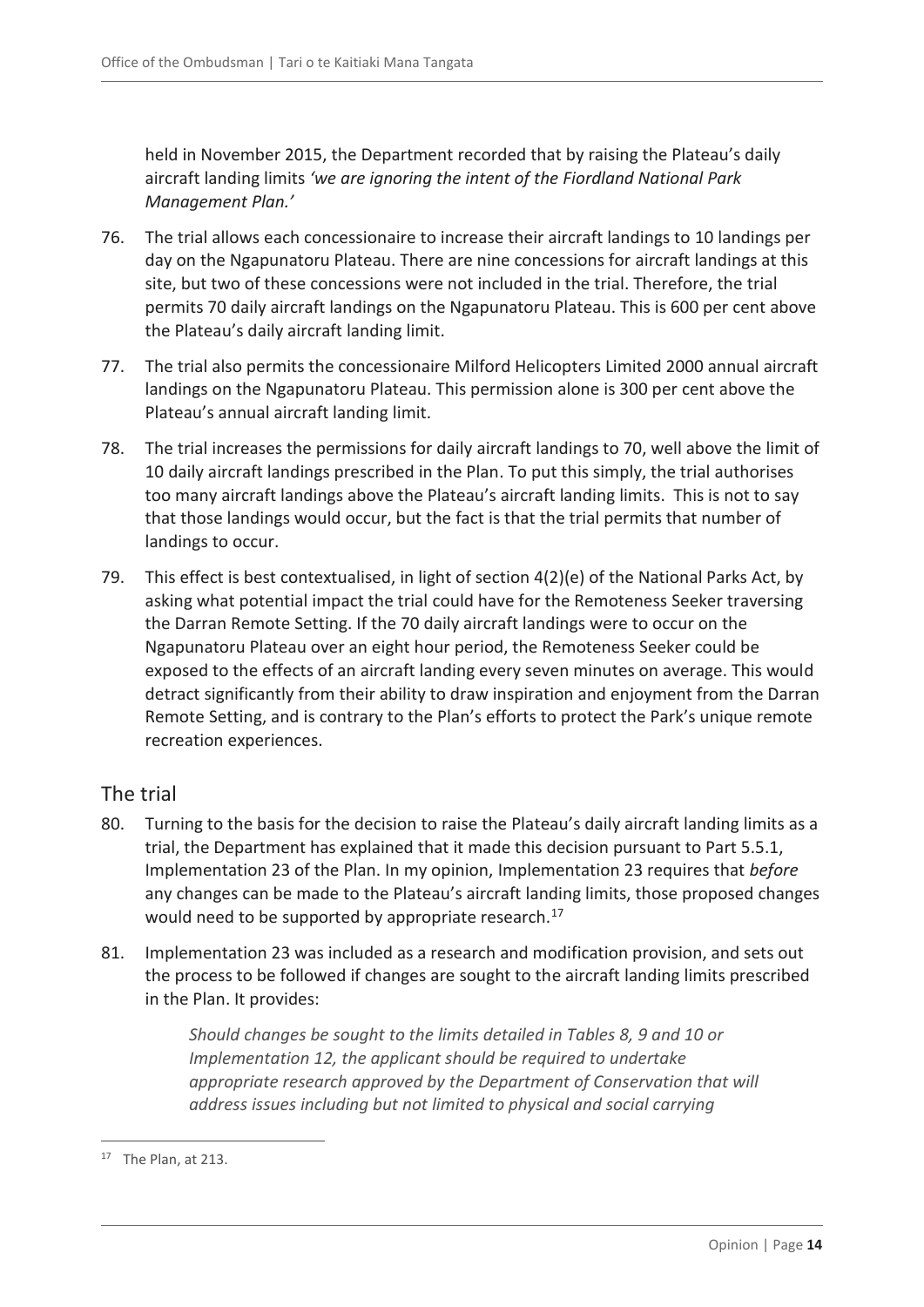*capacity effects and demonstrate that no other visitor group is likely to be significantly adversely affected by landings.*

- 82. For additional context, it should be read alongside Implementation 22 of the Plan, which recognises that the Park should be managed to protect its unique remote recreation experiences.<sup>18</sup> Implementation 22 emphasises the importance of monitoring the level of aircraft use and its effects in Fiordland National Park; and requires research to be undertaken to understand the effects of aircraft activity, particularly in remote areas and on remote visitors.
- 83. In my opinion, Implementation 23 does not provide the Department with licence to increase the Plateau's aircraft landing limits and then monitor the effects of that increase. Rather, it directs that the potential adverse effects of aircraft activity must be appropriately researched, and understood, before any changes to the Plateau's aircraft landing limits can be made.
- 84. Implementation 23 expresses a responsibility to anticipate, through appropriate research, particular harm before it occurs. The research must demonstrate that no other visitor group is likely to be significantly adversely affected by aircraft landings. This serves to protect Remoteness Seekers against the adverse effects of aircraft activity, and thus preserve their ability to draw inspiration and enjoyment from remote settings like the Darran Remote Setting.
- 85. In light of my opinion expressed so far, it is not necessary for me to consider whether the Department's trial constitutes a valid programme of research under Implementation 23 of the Plan.

### <span id="page-14-0"></span>Reviewing the Plan

- 86. If the Department had correctly followed the process required by Implementation 23, and then sought changes to the Plateau's aircraft landing limits, it would still be required to make those changes through sections 46 to 48 of the National Parks Act.
- 87. As noted in the preface to the Plan, where there is increased knowledge or changing circumstances, section 46(1) of the National Parks Act requires the Department to amend or review the Plan, in whole or in part, to take account of this. The demand for glacier landings, as a result of the tourism growth which the Department describes, appears to be a change in circumstances that would necessitate a formal review of the Plan.
- 88. I note that the Department did consider undertaking a formal review of the Plan, but chose not to as it considered that '*the management of aircraft is integral to the overall framework of [the Plan].'* In my opinion, this comment highlights why the Department should have undertaken a review: aircraft landings affect the overall management of the Fiordland National Park. Changes should not be made to the Plateau's aircraft landing limits unless the potential impact of those changes on the overall management of the

 $\overline{a}$  $18$  Ibid.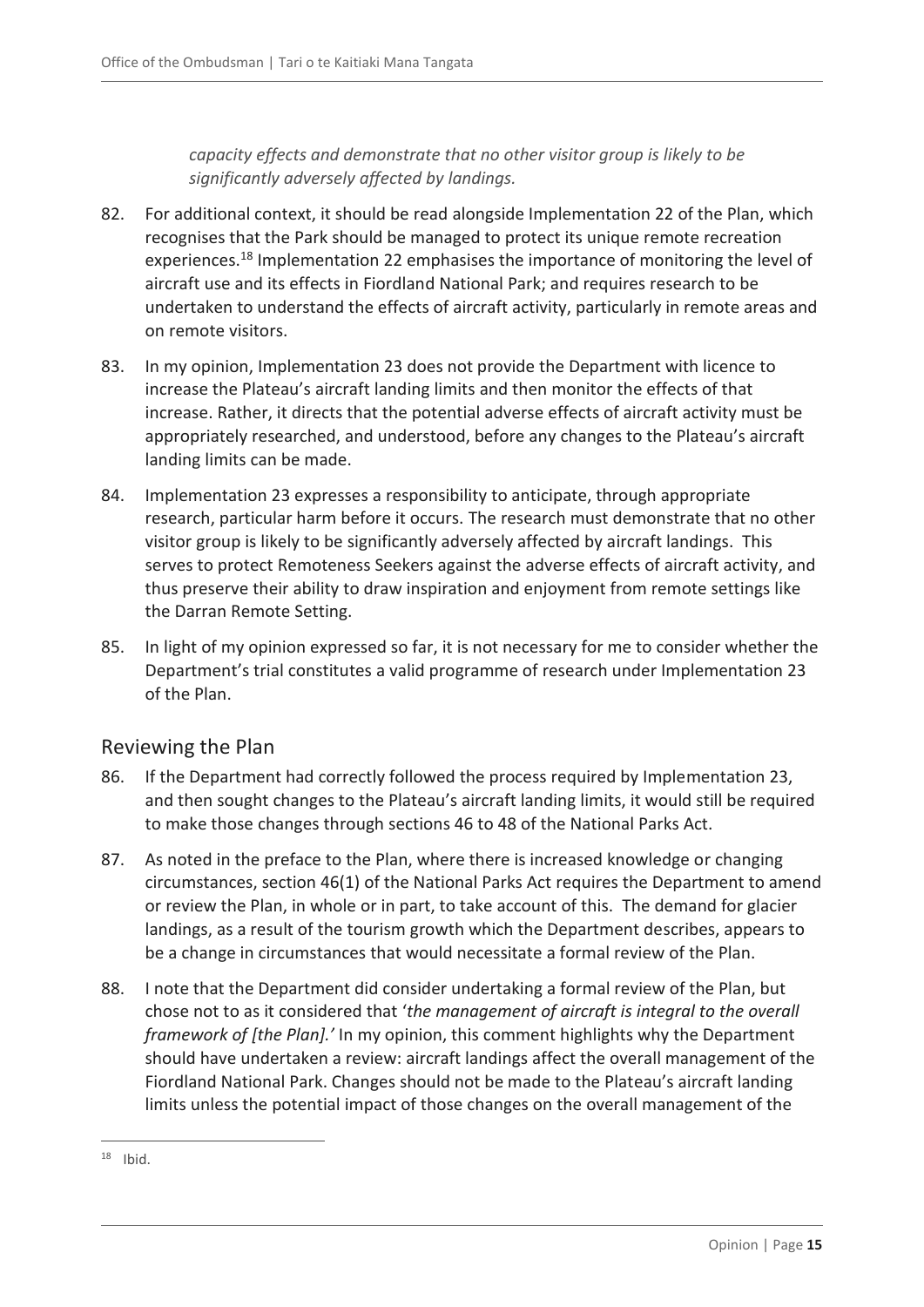Park are also assessed. A formal review of the Plan would have provided the Department with the opportunity to undertake this assessment.

- 89. When a review is needed, section 47 of the National Parks Act requires the Department to undertake an appropriate process of consultation. Consultation is an important procedural aspect for managing national parks, to ensure that broad community views and interests are taken into account.<sup>19</sup>
- 90. To illustrate my point, public consultation was undertaken when the Plan was being developed. Over 2100 submissions were received from individuals and organisations, all of which were taken into account in the Plan's development.<sup>20</sup> It follows that the same opportunity for consultation should occur when changes to the Plan's finalised content are later sought. This opportunity is provided for in section 47 of the National Parks Act.
- 91. By raising the Plateau's daily aircraft landing limits as a trial, the Department has bypassed the prescribed statutory review process for reviewing a management plan. This has circumvented the process of consultation that ought to occur when changes of this nature are sought.

#### <span id="page-15-0"></span>Summary

- 92. Overall, the Department's decision to raise the Plateau's daily aircraft landing limits as a 'trial' had three distinct impacts. First, such was the size of the increase above the Plateau's aircraft landing limits, that it had the potential to detract significantly from the Remoteness Seeker's ability to draw inspiration and enjoyment from the Darran Remote Setting.
- 93. Second, Implementation 23 did not provide the Department with licence to increase the Plateau's aircraft landing limits. The Department's interpretation of Implementation 23 undermines its raison d'être: to ensure that the adverse effects of aircraft activity are clearly researched and understood *before* changes to the Plateau's aircraft landing limits can be made.
- 94. Third, the National Parks Act sets out the process that must be followed to take account of a change in circumstances, such as the tourism growth described. The Department ought to have reviewed the Plateau's aircraft landing limits in accordance with sections 46 to 48 of the National Parks Act. By not undertaking this review process, the Department has circumvented both its statutory responsibilities and the process of consultation that ought to occur when changes of this nature are sought.

<sup>&</sup>lt;sup>19</sup> I note that when the 'trial' was proposed, the Department provided FMC with an opportunity to comment, and consulted with Ngāi Tahu. The Department does not submit, and nor do I consider, that these discussions were undertaken in order to fulfil the process of consultation as provided for under section 47 of the National Parks Act.

 $20$  The Plan, at 14.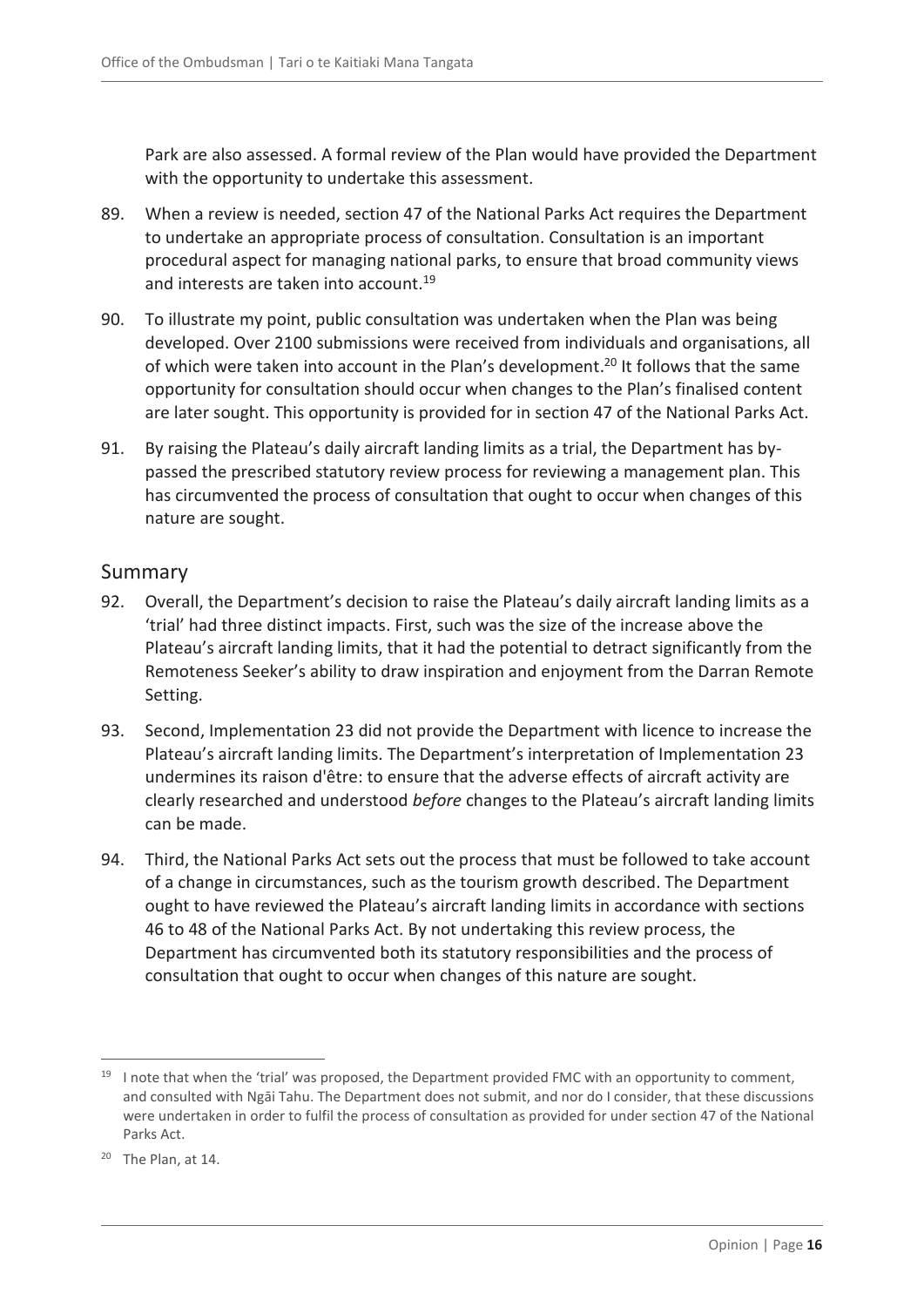95. In my opinion, for the reasons given, the decision to raise the Plateau's daily aircraft landing limit as a 'trial' was unreasonable.

### <span id="page-16-0"></span>**To vary the existing concessions**

- 96. In my opinion, the Department's decision to incorporate the increase to the Plateau's daily aircraft landing limit, by varying the existing concessions, appears to have been contrary to law.
- 97. At the outset, it is important to recognise that section 17W(1) of the Conservation Act provides that a concession shall not be granted unless it is consistent with a park's management plan. In light of this, I first note that the Department should not have allowed the existing concessions to continue 'rolling on', as they exceeded the Plateau's aircraft landing limits, and were therefore inconsistent with the Plan. Second, the Department should not have authorised variations to those concessions that permitted aircraft landings that exceeded, or had the potential to exceed, the Plateau's aircraft landing limits.
- 98. The Department explained that it relied on section 17ZC(1)(a) of the Conservation Act to vary the concessions. That section provides that the Minister may vary any condition in a concession where:

*The variation is of a minor and technical nature and does not materially increase the adverse effects of the activity or the term of the activity or materially change the location of the activity.*

- 99. To rely on this section, the variation must be both minor and technical. These are words of limitation to emphasise the nature of the variation allowed. A minor variation is one without significance or importance. A technical variation relates to the functional or practical aspects of the concession. Therefore, the variation must, I believe, be without significance and only about the functional aspects of the concession.
- 100. In the present case, the concessions permit a certain number of aircraft landings, at certain times, on the Ngapunatoru Plateau. Changes to those conditions are significant, as they constitute a change to the permission itself.
- 101. The Department's decision to vary the concessions to reflect the increase to the Plateau's daily aircraft landing limits (and the additional annual landings for one concession), was a change to the conditions of the permission. In my opinion, this was not a variation of a minor and technical nature.
- 102. What is more, section 17ZC(1)(a) of the Conservation Act is only applicable where the variation does not materially increase the adverse effects of the activity. Notably, the Department described the 'trial' as an experiment to monitor the effects of the increased aircraft activity. It appears that the Department had no real assurance that a variation of this nature would not materially increase the adverse effects of the increased aircraft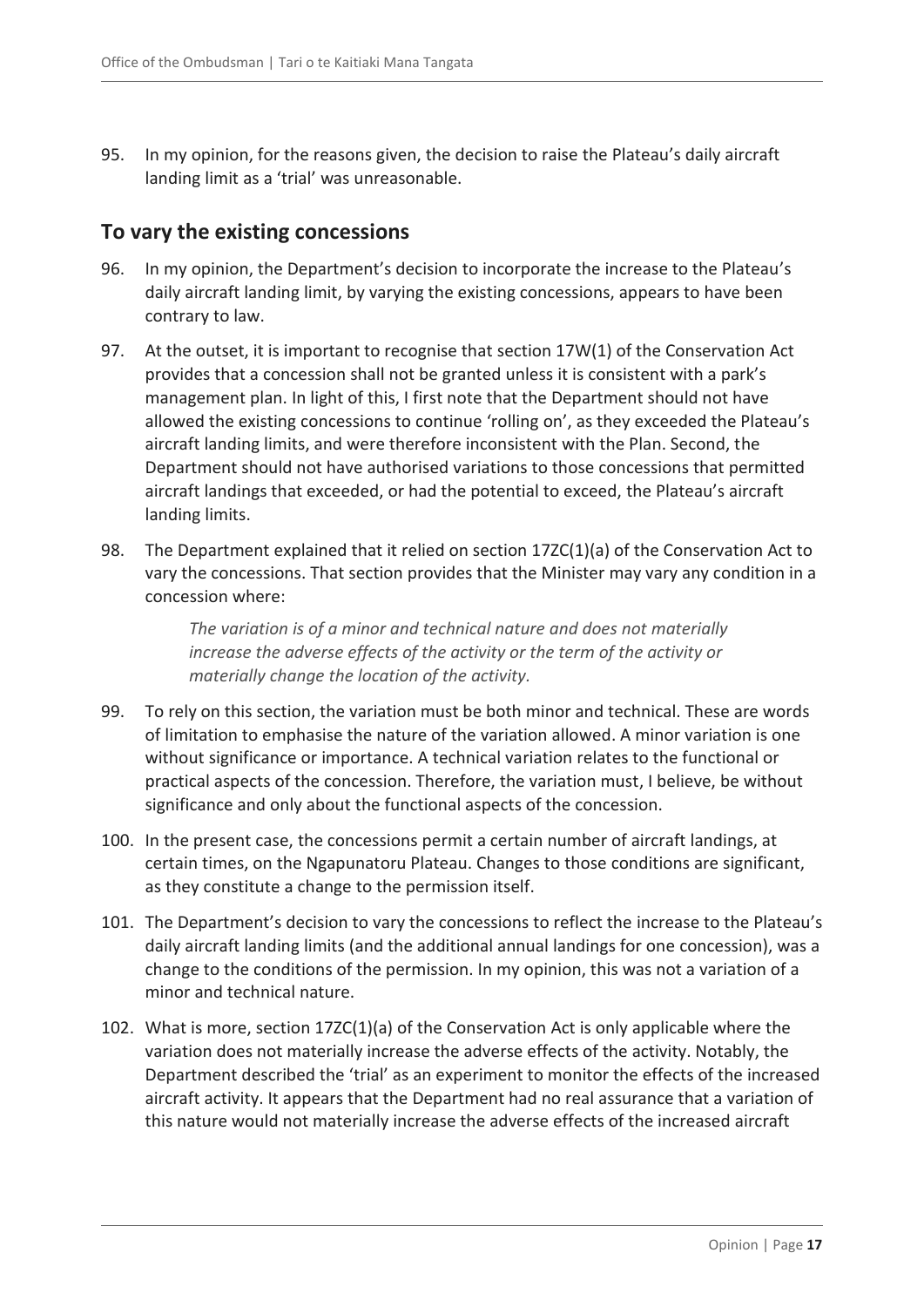landings. This is a further reason why I do not consider that it was open to the Department to rely on this section to vary the existing concessions.

- 103. If changes sought to the concession are more than minor and technical, section 17ZC(2) of the Conservation Act makes it clear that those changes must be treated as a new application for a concession. As the Plan explains, individual concession applications cannot be considered in isolation, but must be assessed in the context of all other visitor use in the area. The Department is required to ensure that new applications are consistent with the Plan, and the overall management of the park.<sup>21</sup>
- 104. Furthermore, section 17SC(3) of the Conservation Act requires the Minister to publicly notify an application for a permit if, having regard to the effects of the permit, they consider it appropriate to do so. Given the size of the increase above the Plateau's aircraft landings limits, and the potential to significantly detract from the Remoteness Seeker's ability to draw inspiration and enjoyment from the Darran Remote Setting, the Department should have publicly notified these applications for a variation.
- 105. In summary, the variations made by the Department significantly increased the number of aircraft landings permitted for each concession. This was a change to the permission itself, and not of a minor and technical nature. Furthermore, the Department had no assurance that these variations would not materially increase the adverse effects of the aircraft activity. If these variations were consistent with the Plan, the Department should have treated them as new applications for a concession. However, what I see as being most critical in this complaint is that the Department should not have authorised variations to any concession that permitted aircraft landings that exceeded, or had the potential to exceed, the Plateau's aircraft landing limits.
- 106. In my opinion, for the reasons given, the decision to incorporate the increase to the Plateau's daily aircraft landing limits, by varying the existing concessions, appears to have been contrary to law.

# <span id="page-17-0"></span>Ombudsman's opinion

107. For the reasons set out above, I have formed the opinion that the Department has acted unreasonably, and that aspects of its decision appear to have been contrary to law.

# <span id="page-17-1"></span>Recommendations

 $\overline{a}$ 

108. I have considered the concessionaires' concern that cancelling the trial will adversely affect their business activities and relationships. I note that the Department's preference is to return to the status quo in operation before the trial commenced. However, in light of my findings and the opinion that I have formed, I do not consider that the situation

<sup>21</sup> See *Alpine Choppers Limited v Minister of Conservation*, above n9, at [23] to [26].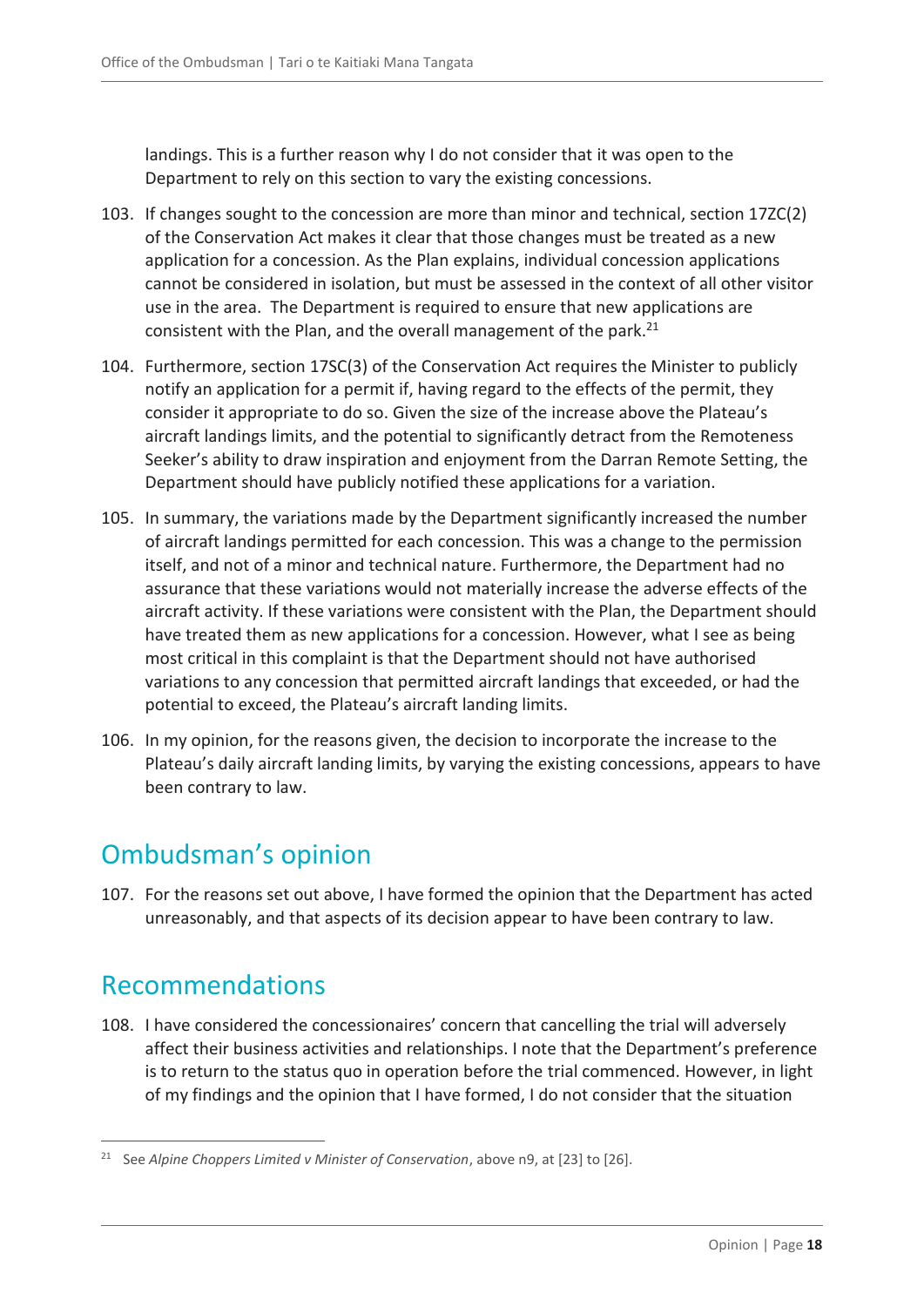that has arisen from the Department's administrative shortcomings can be allowed to continue – neither the trial nor the status quo that was in operation before the trial commenced.

- 109. I have considered the concessionaires' comments that the trial is providing useful data and should be allowed to continue. However, I note that the trial has now been running for approximately 20 months, and the aircraft activity data that is available for that period may be utilised to inform future limits.
- 110. For completeness, I also note the concessionaires' request that I recommend a clause be included in the Plan that permits aircraft landing limits to be tested and adjusted. In my view, such a clause would operate similarly to Implementation 23 of the Plan. If the concessionaires consider that this provision requires amendment, then they may choose to advance this suggestion at an appropriate point in the Plan's review process.
- 111. Therefore, taking all matters into consideration, pursuant to section 22(3) of the OA I recommend that the Department:
	- a. Cancel its decision to increase the daily landing limits on the Ngapunatoru Plateau as a 'trial'. The Department should confirm whether this recommendation has been implemented within 20 working days of the date of my opinion.
	- b. Take appropriate action to ensure that the existing concessions are made consistent with the Plan's aircraft landing limits as soon as reasonably practicable. The Department should provide me with a report on the steps it proposes to take in this regard, and the dates by which these steps are expected to be taken, within 20 working days of the date of my opinion.
	- c. Formulate a detailed strategy for the allocation of limited aircraft landing opportunities at the Ngapunatoru Plateau and provide me, or the relevant Ombudsman, with a copy of this strategy within 60 working days of the date of my opinion.
	- d. Provide progress reports on that strategy monthly thereafter, or at such other intervals as may be agreed.
	- e. Include terms in concessions issued under this allocation process that enable the Department to monitor, at regular intervals, that the conditions of the concession are being met and apply appropriate sanctions when a condition of the concession is found to have been breached.
- 112. As the Department has already committed to undertake a full review of the Plan, and in light of the above recommendations, I do not consider that it is necessary for me to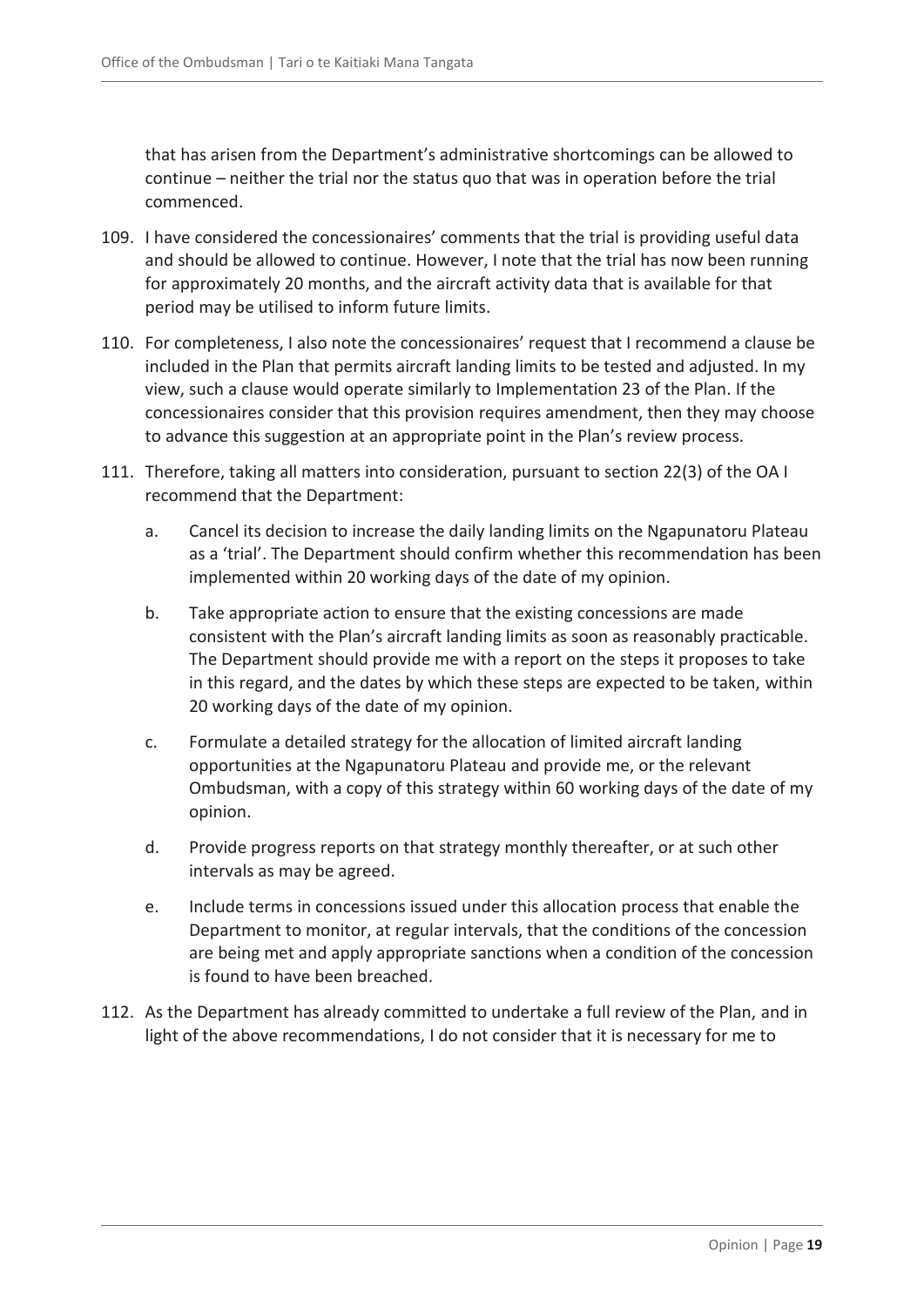recommend a partial review of the Plan's aircraft landing limits in advance of the full review.

Leo Donnelly Ombudsman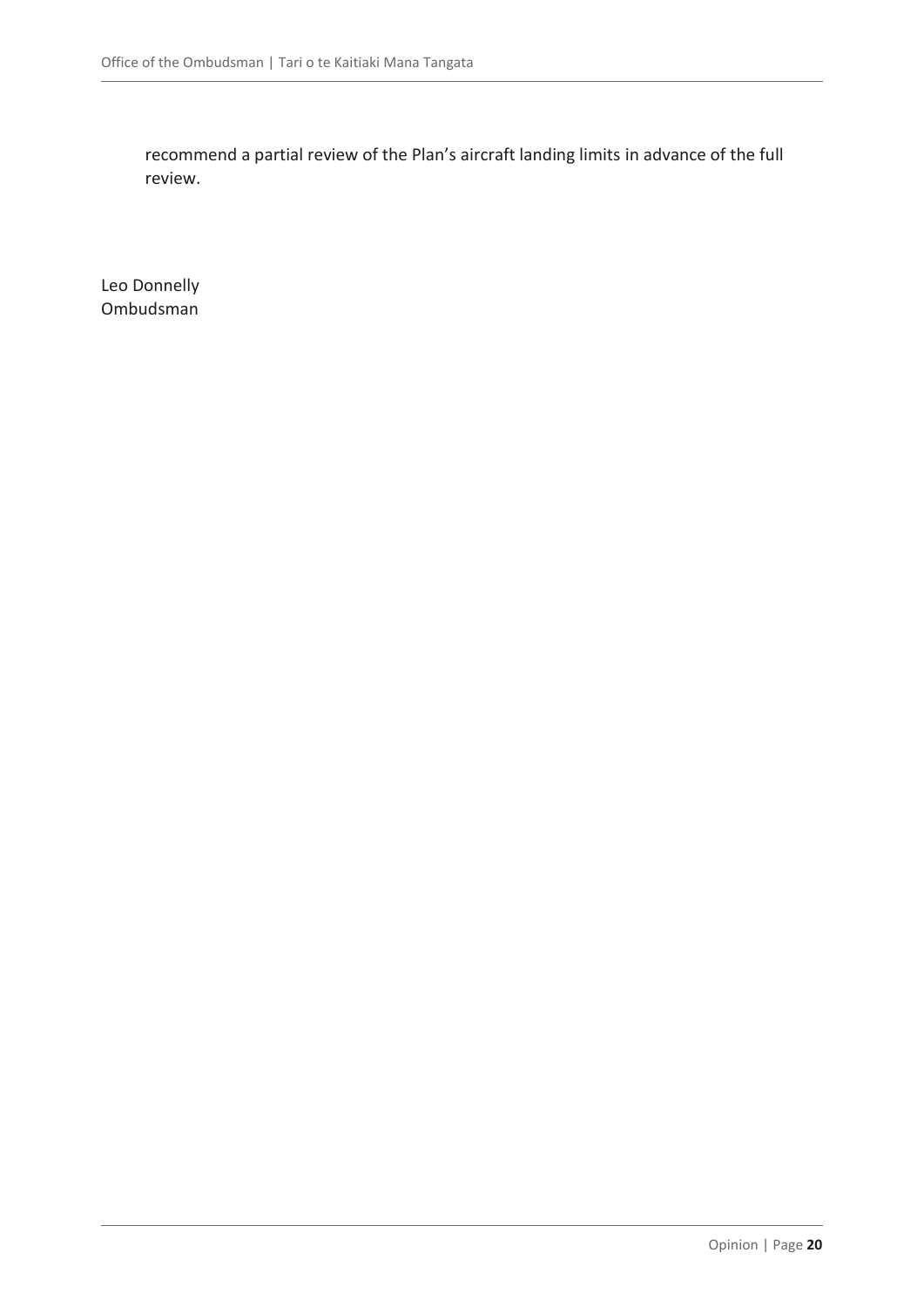# <span id="page-20-0"></span>Appendix 1. Relevant statutory provisions

### <span id="page-20-1"></span>**Ombudsmen Act 1975**

#### **13 Functions of Ombudsmen**

(1) Subject to section 14, it shall be a function of the Ombudsmen to investigate any decision or recommendation made, or any act done or omitted, whether before or after the passing of this Act, relating to a matter of administration and affecting any person or body of persons in his or its personal capacity, in or by any of the departments or organisations named or specified in Parts 1 and 2 of Schedule 1, or by any committee (other than a committee of the whole) or subcommittee of any organisation named or specified in Part 3 of Schedule 1, or by any officer, employee, or member of any such department or organisation in his capacity as such officer, employee, or member.

#### **22 Procedure after investigation**

- (1) The provisions of this section shall apply in every case where, after making any investigation under this Act, an Ombudsman is of opinion that the decision, recommendation, act, or omission which was the subject matter of the investigation—
	- (a) appears to have been contrary to law; or
	- (b) was unreasonable, unjust, oppressive, or improperly discriminatory, or was in accordance with a rule of law or a provision of any Act, regulation, or bylaw or a practice that is or may be unreasonable, unjust, oppressive, or improperly discriminatory; or
	- (c) was based wholly or partly on a mistake of law or fact; or
	- (d) was wrong.

…

- (3) If in any case to which this section applies an Ombudsman is of opinion-
	- (a) that the matter should be referred to the appropriate authority for further consideration; or
	- (b) that the omission should be rectified; or
	- (c) that the decision should be cancelled or varied; or
	- (d) that any practice on which the decision, recommendation, act, or omission was based should be altered; or
	- (e) that any law on which the decision, recommendation, act, or omission was based should be reconsidered; or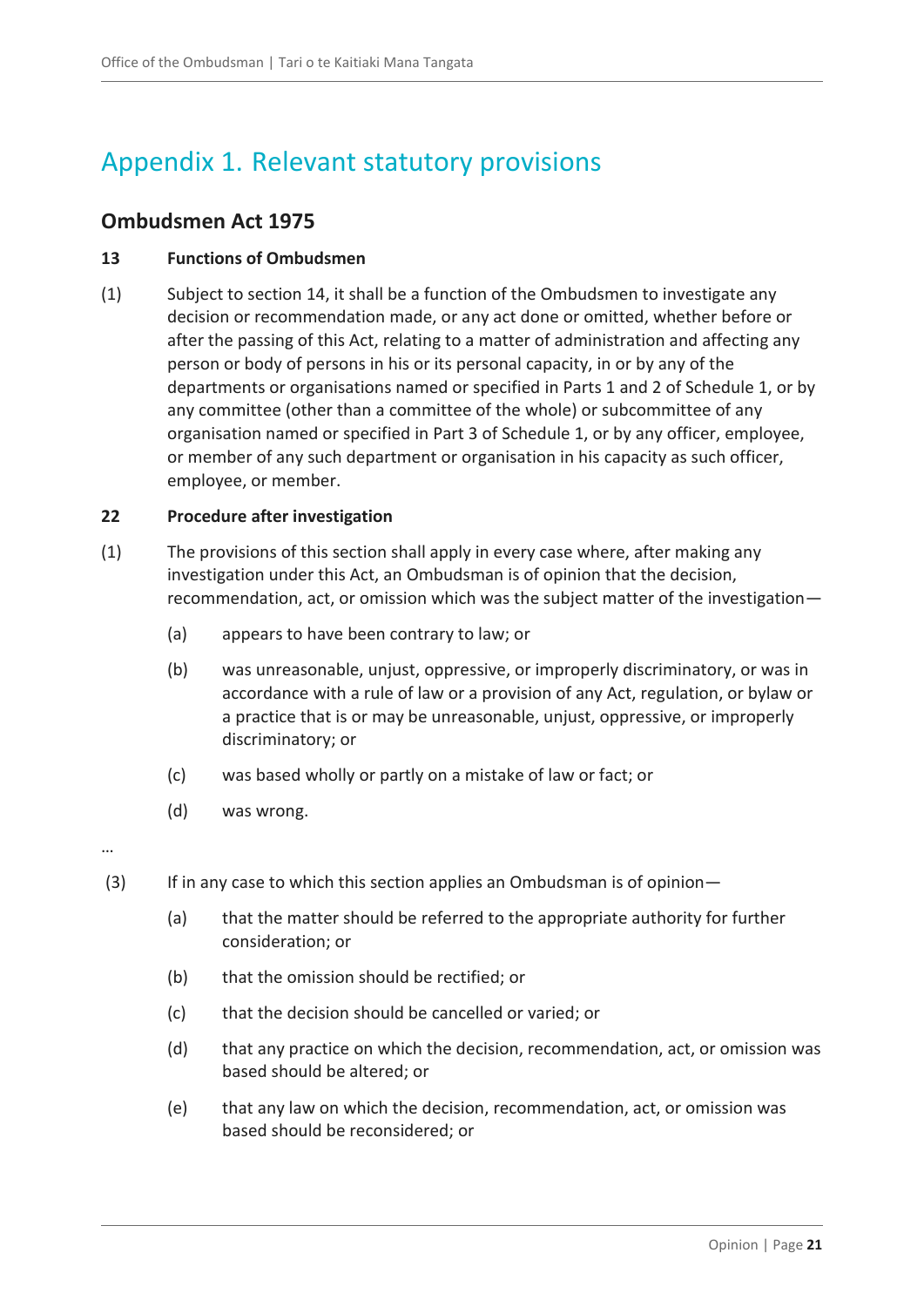- (f) that reasons should have been given for the decision; or
- $(g)$  that any other steps should be taken—

the Ombudsman shall report his opinion, and his reasons therefor, to the appropriate department or organisation, and may make such recommendations as he thinks fit. In any such case he may request the department or organisation to notify him, within a specified time, of the steps (if any) that it proposes to take to give effect to his recommendations. The Ombudsman shall also, in the case of an investigation relating to a department or organisation named or specified in Parts 1 and 2 of Schedule 1, send a copy of his report or recommendations to the Minister concerned, and, in the case of an investigation relating to an organisation named or specified in Part 3 of Schedule 1, send a copy of his report or recommendations to the mayor or chairperson of the organisation concerned…

### <span id="page-21-0"></span>**National Parks Act 1980**

#### **4 Parks to be maintained in natural state, and public to have right of entry**

- (1) It is hereby declared that the provisions of this Act shall have effect for the purpose of preserving in perpetuity as national parks, for their intrinsic worth and for the benefit, use, and enjoyment of the public, areas of New Zealand that contain scenery of such distinctive quality, ecological systems, or natural features so beautiful, unique, or scientifically important that their preservation is in the national interest.
- (2) It is hereby further declared that, having regard to the general purposes specified in subsection (1), national parks shall be so administered and maintained under the provisions of this Act that—
- …
- (e) subject to the provisions of this Act and to the imposition of such conditions and restrictions as may be necessary for the preservation of the native plants and animals or for the welfare in general of the parks, the public shall have freedom of entry and access to the parks, so that they may receive in full measure the inspiration, enjoyment, recreation, and other benefits that may be derived from mountains, forests, sounds, seacoasts, lakes, rivers, and other natural features.

#### **43 Parks to be administered by Department**

The Department shall, subject to this Act, and in accordance with—

…

(b) any management plan for the time being in force in respect of a park—

administer and manage all national parks in such a manner as to secure to the public the fullest proper use and enjoyment of the parks consistent with the preservation of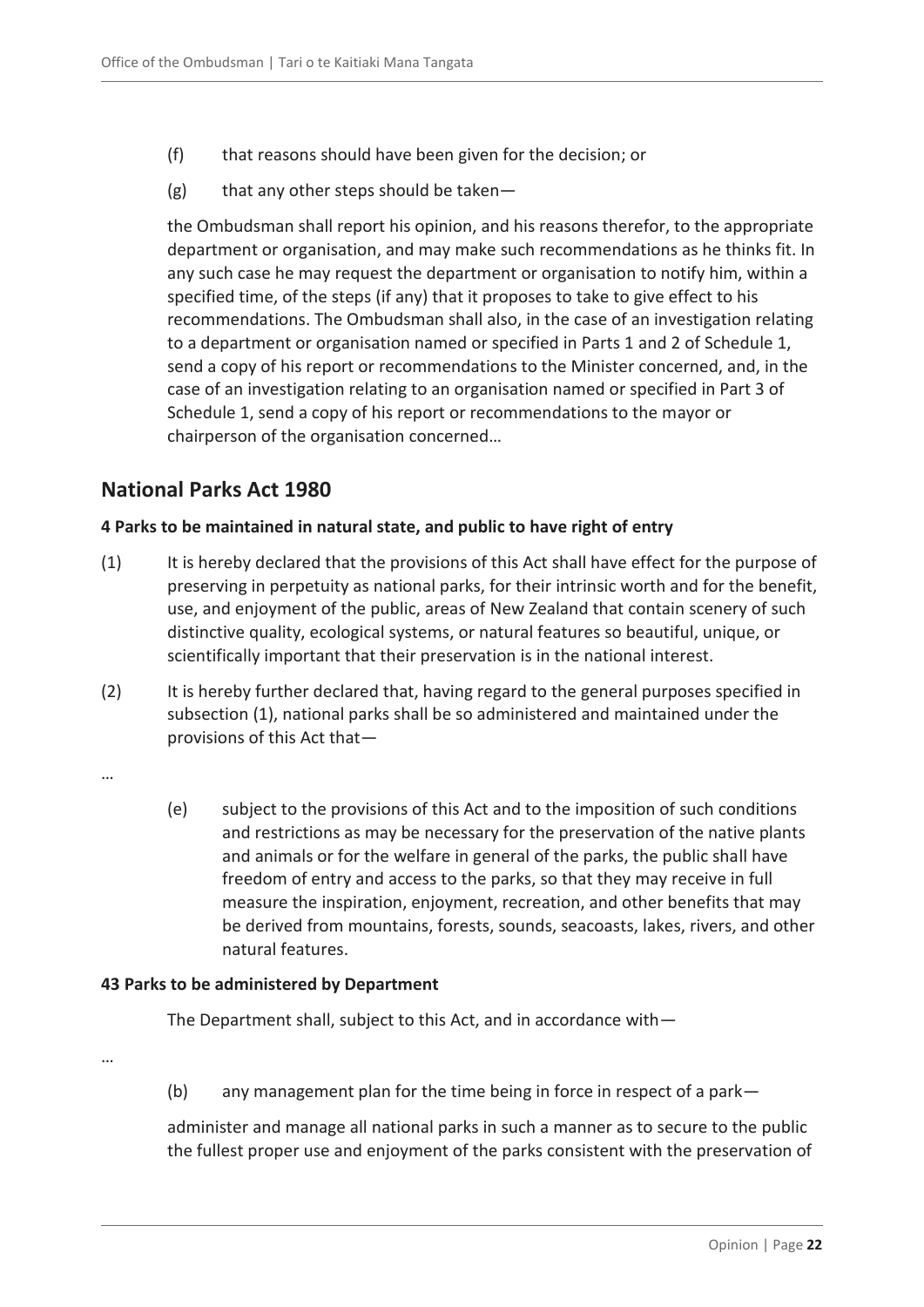their natural and historic features and the protection and well-being of their native plants and animals.

#### **46 Amendment and review of management plans**

- (1) The Director-General and the Board affected shall amend or review the management plan so that it takes account of increased knowledge or changing circumstances.
- (2) A management plan may be reviewed in whole or in part.

…

#### **47 Procedure for preparing and reviewing management plans**

- (1) Before preparing or reviewing a management plan for any park, the Director-General shall consult the Board having jurisdiction over that park, and shall—
	- (a) give notice by advertisement published in a newspaper circulating in the area in which the park is situated and in daily newspapers circulating in the cities of Auckland, Hamilton, Wellington, Christchurch, and Dunedin of the intention to do so; and
	- (b) in that notice, invite persons and organisations interested to send to the Director-General written suggestions for the proposed plan within a time specified in the notice.

#### …

#### **49 Concessions**

- (1) The Minister may, in accordance with [Part 3B](http://www.legislation.govt.nz/act/public/1980/0066/latest/link.aspx?search=qs_act%40bill%40regulation%40deemedreg_national+parks+act_resel_25_h&p=1&id=DLM104633#DLM104633) of the Conservation Act 1987, grant a concession in respect of any park; and the said Part 3B shall apply as if references in that Part to a conservation area were references to a park and with any other necessary modifications.
- (2) Before granting any concession over a park, the Minister shall satisfy himself or herself that a concession—
	- (a) can be granted without permanently affecting the rights of the public in respect of the park; and
	- (b) is not inconsistent with [section 4.](http://www.legislation.govt.nz/act/public/1980/0066/latest/link.aspx?search=qs_act%40bill%40regulation%40deemedreg_national+parks+act_resel_25_h&p=1&id=DLM37796#DLM37796)

…

#### <span id="page-22-0"></span>**Conservation Act 1987**

#### **17R Applications for leases, licences, etc**

(1) Any person may apply to the Minister for a concession to conduct an activity in a conservation area.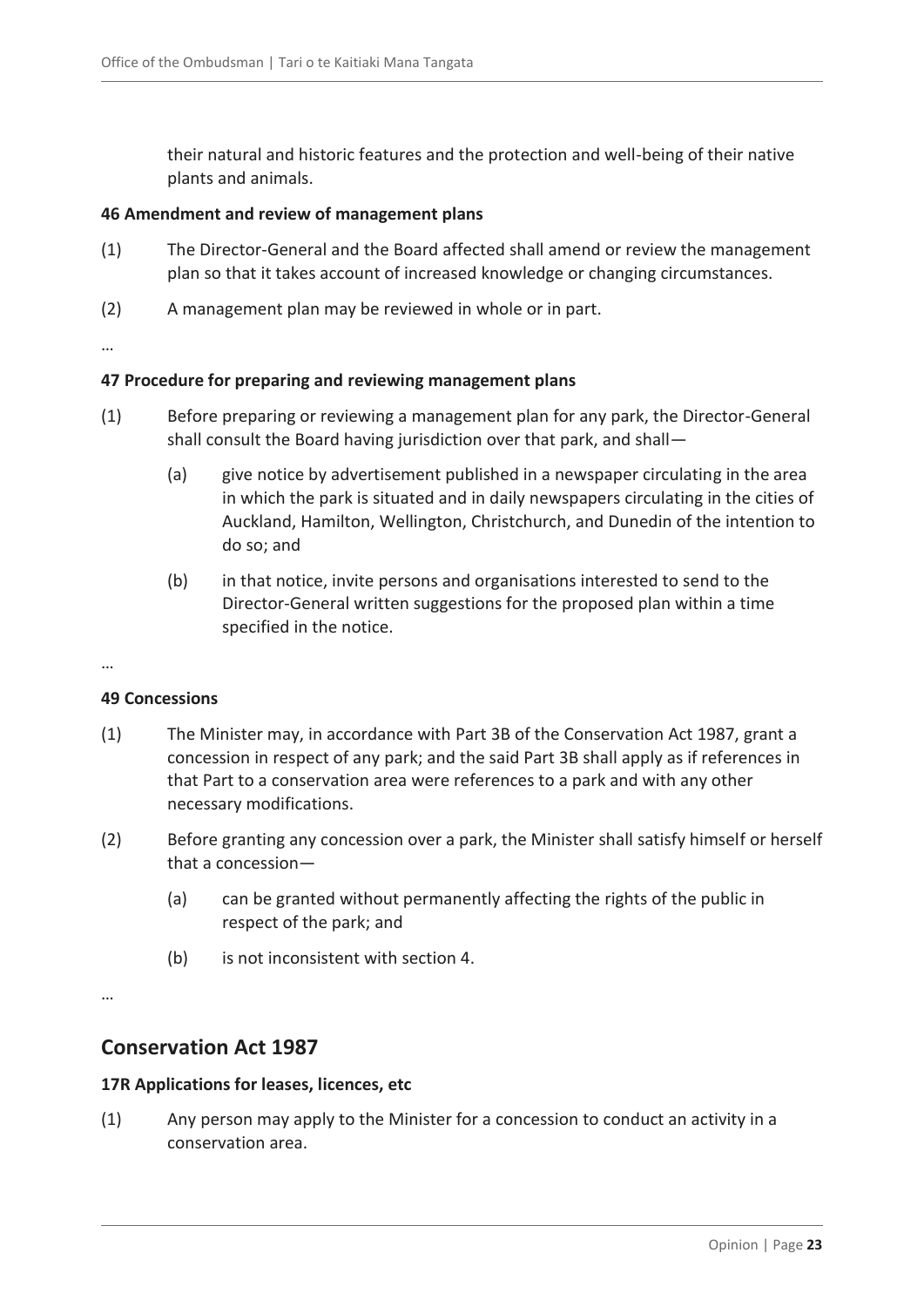- (2) However, a person must not apply to the Minister for a concession if—
	- (a) the Minister has exercised a power under [section 17ZG\(2\)\(a\)](http://www.legislation.govt.nz/act/public/1987/0065/76.0/link.aspx?id=DLM104673#DLM104673) to initiate a process that relates to such an application for a concession; and
	- (b) the application would be inconsistent with the process.

#### **17W Relationship between concessions and conservation management strategies and plans**

(1) Where a conservation management strategy or conservation management plan has been established for a conservation area and the strategy or plan provides for the issue of a concession, a concession shall not be granted in that case unless the concession and its granting is consistent with the strategy or plan.

…

#### **17Z Term of concession**

…

(2) A permit may be granted for a term not exceeding 10 years but shall not be renewable.

#### **17ZC Changing conditions**

- (1) The Minister and the concessionaire may at any time, by agreement in writing and without any public notification, vary any conditions in the concession document where—
	- (a) the variation is of a minor and technical nature and does not materially increase the adverse effects of the activity or the term of the activity or materially change the location of the activity; or
	- (b) the variation will result in a reduction of the adverse effects or the duration of the activity.
- (2) The concessionaire may at any time apply to the Minister for a variation or extension to the concession and such application shall be treated as if it were an application for a concession; and the provisions of [sections 17S to 17ZB](http://www.legislation.govt.nz/act/public/1987/0065/76.0/link.aspx?id=DLM104644#DLM104644) shall apply accordingly.

…

#### **17ZG Management activities**

…

- (2) Without limiting any power exercisable by the Minister, the Minister may—
	- (a) tender the right to make an application, invite applications, or carry out other actions that may encourage specific applications: …